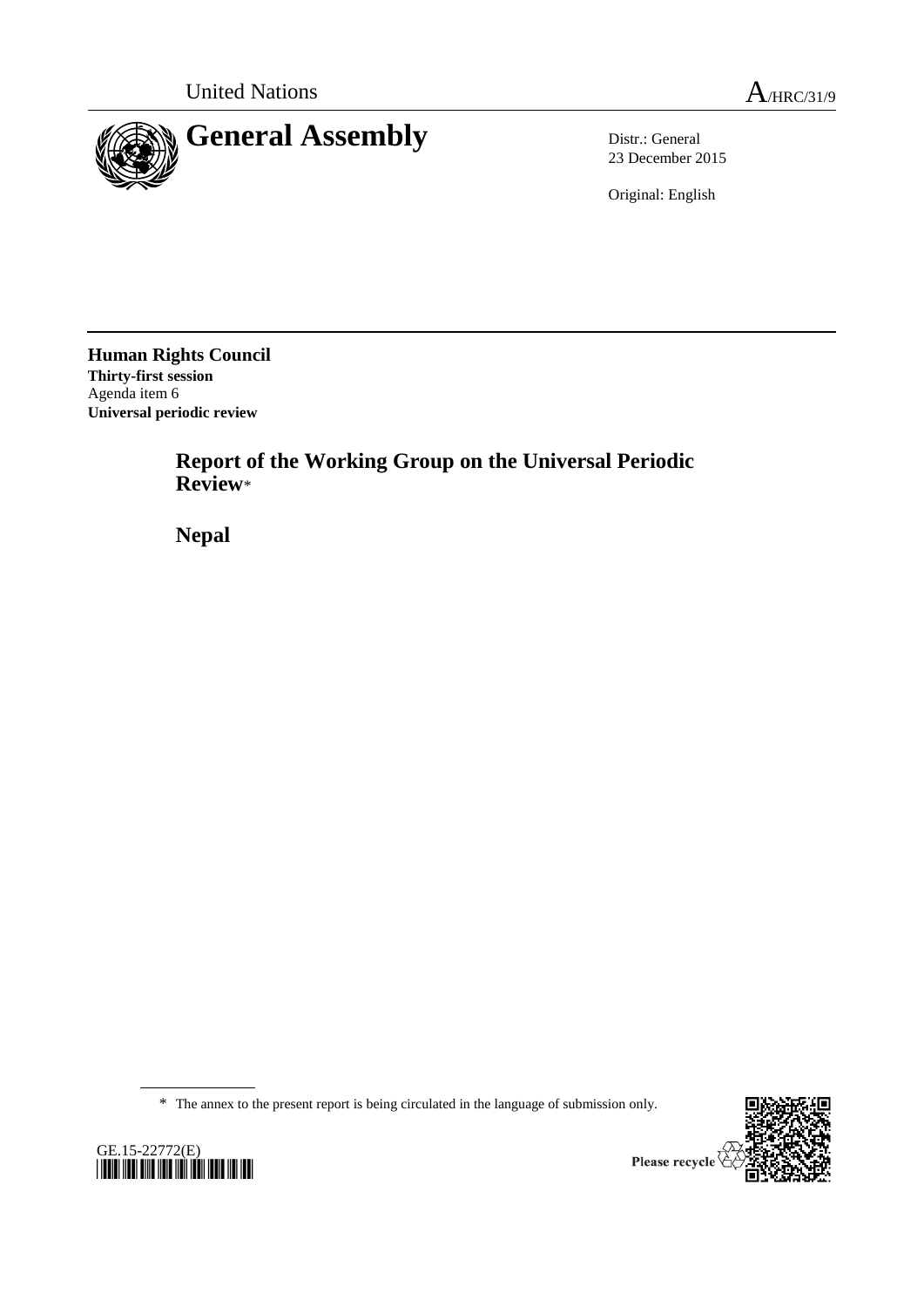# Contents

|       |           | Page |
|-------|-----------|------|
|       |           | 3    |
|       |           | 3    |
|       | A.        | 3    |
|       | <b>B.</b> |      |
| Н.    |           | 13   |
| Annex |           |      |
|       |           |      |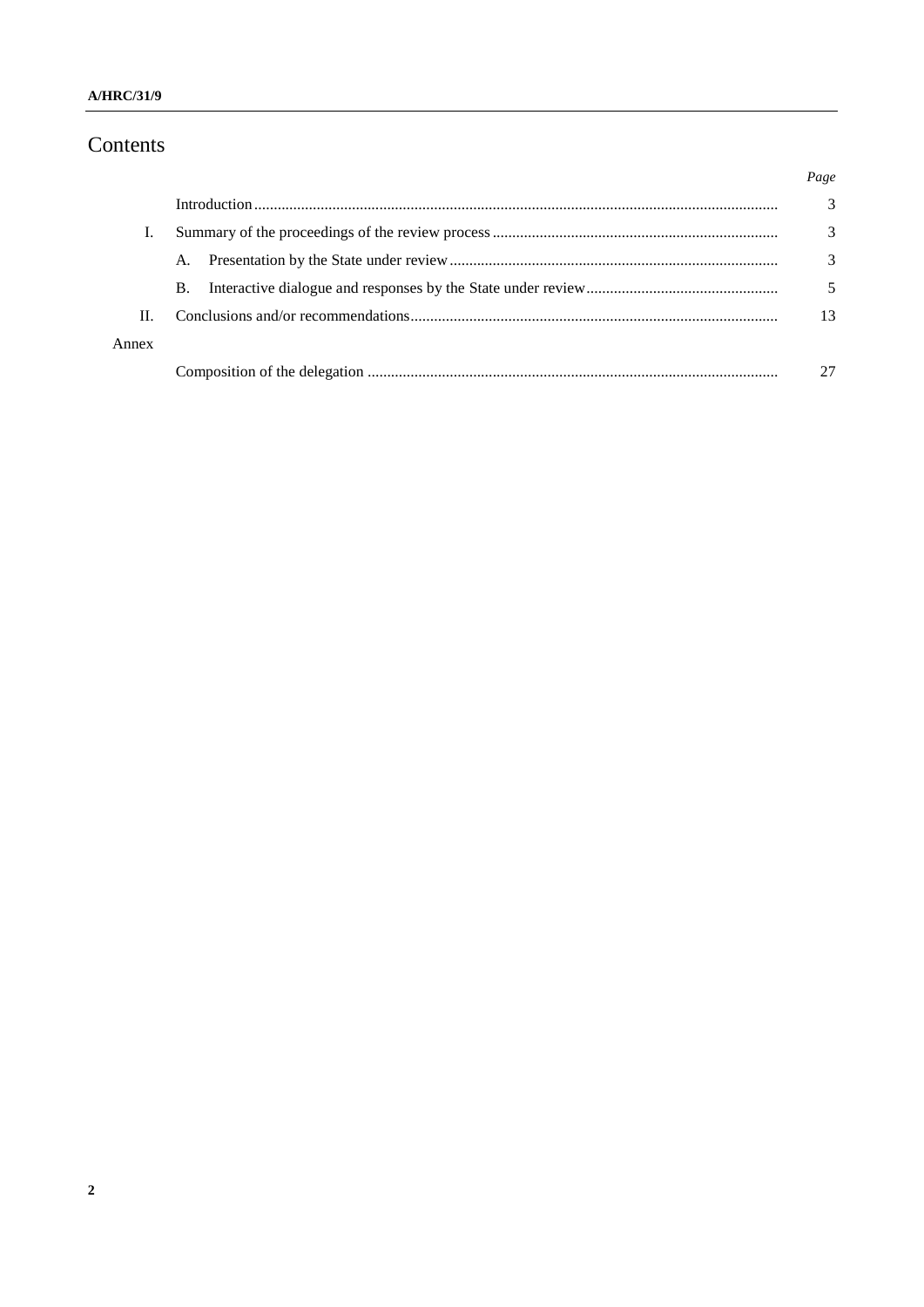# **Introduction**

1. The Working Group on the Universal Periodic Review, established in accordance with Human Rights Council resolution  $5/1$ , held its twenty-third session from 2 to 13 November 2015. The review of Nepal was held at the 6th meeting on 4 November 2015. The delegation of Nepal was headed by the Prime Minister and Minister for Foreign Affairs, Kamal Thapa. At its 10th meeting, held on 6 November 2015, the Working Group adopted the report on Nepal.

2. On 13 January 2015, the Human Rights Council selected the following group of rapporteurs (troika) to facilitate the review of Nepal: Latvia, Morocco and Qatar.

3. In accordance with paragraph 15 of the annex to Human Rights Council resolution 5/1 and paragraph 5 of the annex to Council resolution 16/21, the following documents were issued for the review of Nepal:

(a) A national report submitted/written presentation made in accordance with paragraph 15 (a) (A/HRC/WG.6/23//NPL/1);

(b) A compilation prepared by the Office of the United Nations High Commissioner for Human Rights (OHCHR) in accordance with paragraph 15 (b) (A/HRC/WG.6/23//NPL/2);

(c) A summary prepared by OHCHR in accordance with paragraph 15 (c) (A/HRC/WG.6/23//NPL/3).

4. A list of questions prepared in advance by Belgium, the Czech Republic, Germany, Kenya, Liechtenstein, Mexico, Norway, Slovenia, Spain, Sweden, Switzerland and the United Kingdom of Great Britain and Northern Ireland was transmitted to Nepal through the troika. These questions are available on the extranet of the Working Group.1 Additional questions raised during the dialogue by Montenegro, Paraguay, Uganda, United Arab Emirates, Belgium and Hungary are summarized in section I.B below.

### **I. Summary of the proceedings of the review process**

#### **A. Presentation by the State under review**

5. The head of the delegation indicated that Nepal was proud of the recent promulgation of its new Constitution, which marked the conclusion of the peace process initiated in 2006 and the start of a new journey towards peace, stability and prosperity.

6. Nepal was pleased to have the opportunity of its second review to present its efforts to fulfil its international obligations and commitments on human rights and update on the status of the implementation of recommendations, achievements, challenges and constraints. Nepal looked forward to a productive interactive dialogue.

7. The new Constitution had been promulgated on 20 September 2015, thanks to the democratic exercises conducted in an inclusive, transparent and participatory manner, giving due consideration to the country's great diversity.

8. Nepal had institutionalized the federal democratic system of governance, paving the way for political stability, sustainable peace and economic prosperity. In the new

<sup>&</sup>lt;sup>1</sup> http://www.ohchr.org/EN/HRBodies/UPR/Pages/NPSession23.aspx.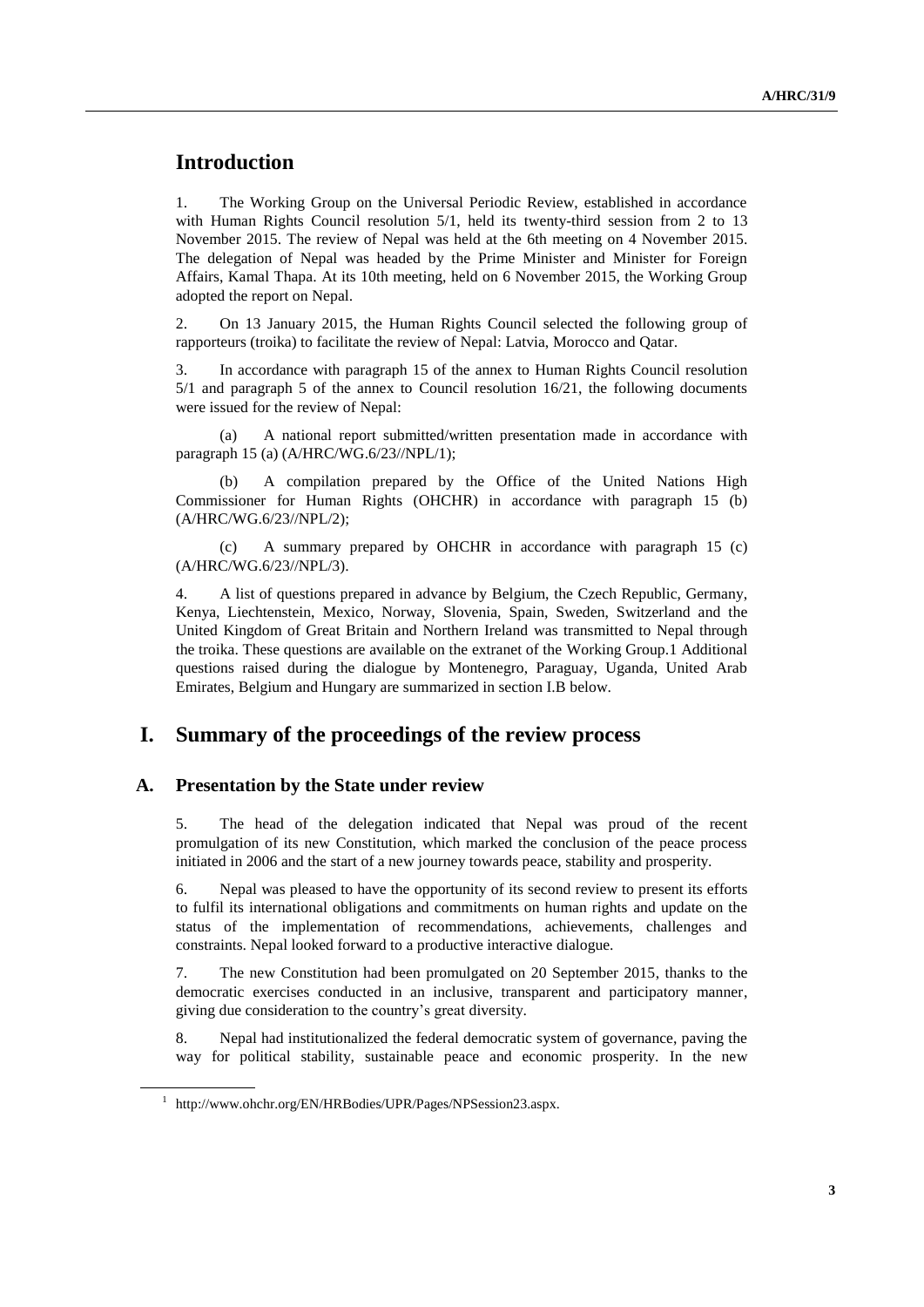Constitution, substantive equality was guaranteed and human dignity, identity and opportunity for all promoted, as all forms of discrimination and inequalities were ended and multi-ethnic, multilingual, multicultural and diverse geographical specificities were embraced.

9. Nepal was aiming to create an egalitarian society on the basis of the principles of proportional inclusion and participation. The following had been guaranteed in the Constitution: a proportional electoral system, inclusive representation of marginalized and disadvantaged communities in all State organs, positive discrimination and special provisions with regard to rights of women, Dalits, Madheshis, indigenous peoples, Tharus, Muslims, persons with disabilities and minorities.

10. Through the Constitution, Nepal had ambitiously broadened the scope of fundamental rights by ensuring a wide range of economic, social and cultural rights and a framework for the progressive realization of socioeconomic rights.

11. The new Constitution had been significant in helping to eliminate gender-based discrimination and empower women through enhanced representation.

12. Nepal had established and further strengthened various commissions by making them independent constitutional bodies, including the National Women's Commission, the National Dalit Commission, the National Inclusion Commission, the Indigenous People and Nationalities Commission, the Madheshi Commission, the Tharu Commission and the National Muslim Commission.

13. The Government was committed to building on the new Constitution to continue to promote and protect human rights with the necessary legal, institutional and administrative mechanisms.

14. The operationalization of the Truth and Reconciliation Commission and the Commission on Investigation of Disappeared Persons also reflects the country's commitment to addressing the serious violations of human rights committed during the period of conflict, ending impunity and providing justice to victims, as well as promoting sustainable peace, harmony and reconciliation in society.

15. The free media, an active civil society and the ever-growing awareness of the general public about their rights continued to strengthen the human rights environment in the country.

16. The National Human Rights Commission assumed a central role in the protection and promotion of human rights, having responsibility for independent investigation into all human rights violations and overall monitoring of the human rights situation.

17. In the past four years, after the first review, the country had been able to make significant progress. The rights-based approach had become an important consideration in every aspect of national life. By formulating an action plan on the implementation of recommendations received during 2011 review, Nepal was setting the stage for more effective outcomes for important human rights issues.

18. The major accomplishments, the conclusion of the peace process and the historic political transition in particular, had been nationally driven. Nepal was confident of its ability to resolve any issue of conflict through its own efforts and by peaceful means. It was with that conviction that the new Government was engaged in dialogue with the Madheshbased political parties to win their confidence and resolve the differences within the constitutional framework. The Constitution of Nepal was a living and dynamic document that could be amended in accordance with the needs and aspirations of the people.

19. Nepal was currently in a very delicate situation resulting from the obstruction of essential supplies at the border points, which had adversely affected the lives and livelihood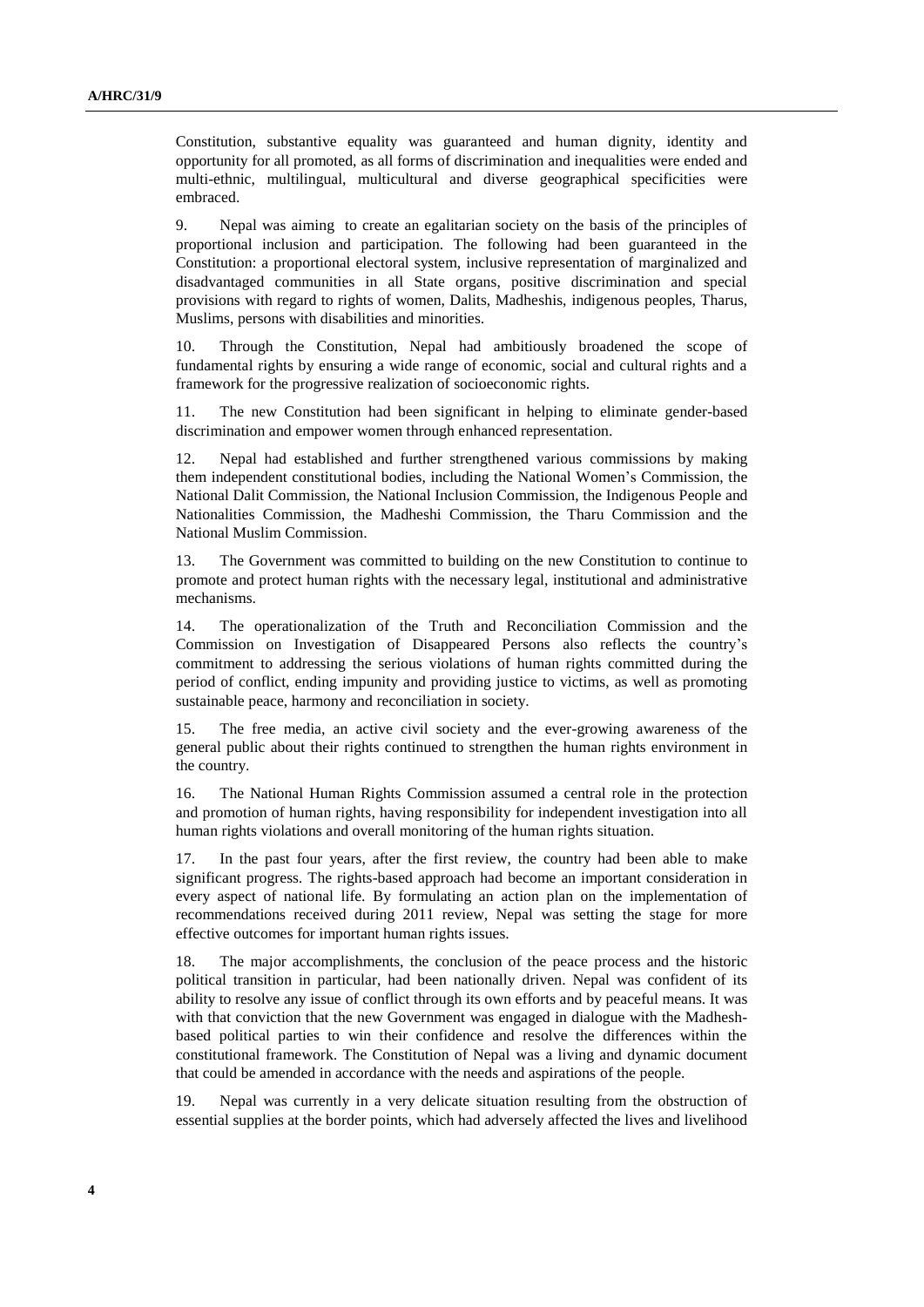of the entire population, as well as education, health, trade, industries, tourism and the national economy. If that trend was not checked, the country was likely to experience a severe humanitarian crisis. Continuous obstructions of supplies at border points had severely impeded the exercise of rights and freedoms to which Nepal was entitled to under international law as a landlocked country. The challenges and pressures besetting the nation and people at present were immensely painful.

20. The fundamental goal of the recently elected Government was to effectively implement the new Constitution, and the Government had started to formulate legislative and policy tools for its smooth operationalization. Nepal was also keen to give further momentum to its economic development agenda, despite the huge devastation and setback caused by the recent earthquakes.

21. Despite consistent efforts, Nepal continued to face challenges in meeting some of the desired targets and fulfilling obligations. A paucity of resources, its landlocked situation, the low level of economic development, rampant poverty, certain parts of the population being deprived of basic needs and amenities and a low level of education, among others, had adversely affected the implementation of action plans on human rights. As the political transition had come to an end with the promulgation of the new Constitution, the country was in a position to take further steps for the realization of all human rights by all with adequate support from the international community.

22. Nepal stressed the importance of strict adherence to the principles of universality, objectivity and non-selectivity by all human rights mechanisms under the United Nations. As democracy, development, peace, security and human rights were interdependent, they called for a holistic approach to addressing human rights issues. The efforts of the international community must, therefore, be geared towards creating an environment for the enjoyment of all human rights.

23. For a country like Nepal, the enjoyment of the right to development would have a significant impact on the promotion of other rights. In that context, that Nepal attached importance to an effective and balanced implementation of the 2030 Agenda for Sustainable Development.

24. Nepal reiterated its commitment to the promotion and protection of human rights and looked forward to a constructive engagement in the interactive dialogue.

#### **B. Interactive dialogue and responses by the State under review**

25. During the interactive dialogue, 73 delegations made statements. Recommendations made during the dialogue can be found in section II of the present report. All written statements of the delegations, to be checked against delivery on the United Nations Webcast archives, $2$  are posted on the extranet of the Human Rights Council when available.

26. Maldives appreciated the efforts of Nepal in restoring public services following the earthquake in April 2015. It welcomed the adoption of the new Constitution and the approval of plans on health care.

27. Mauritius took note of the progress made in poverty eradication, human rights education, food safety and health. It encouraged Nepal to pursue efforts for the advancement of women.

<sup>&</sup>lt;sup>2</sup> See http://webtv.un.org/meetings-events/human-rights-council/universal-periodic-review/23rdupr/watch/nepal-review-23rd-session-of-universal-periodic-review/4597063809001.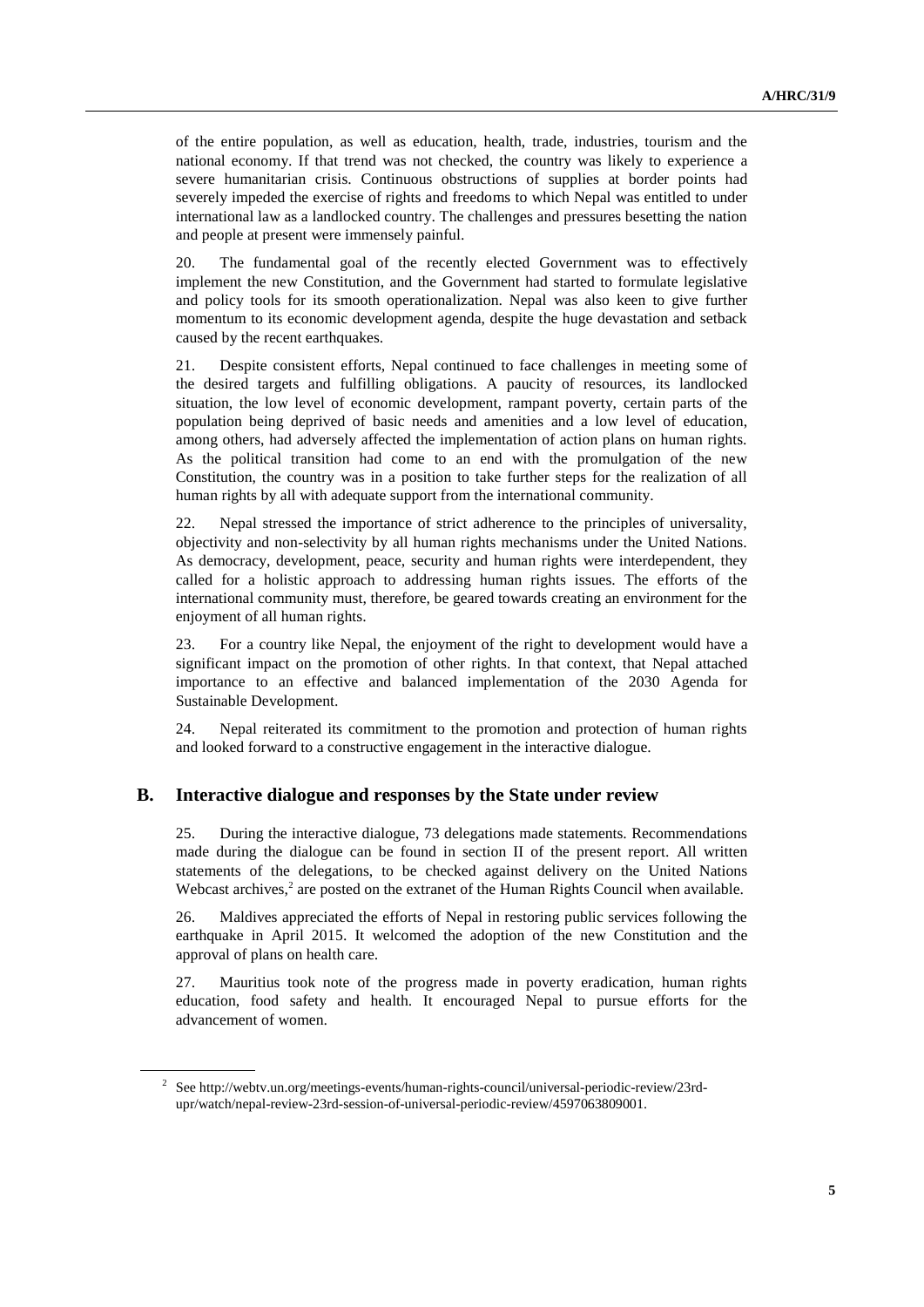28. Mexico welcomed the new Constitution and appreciated progress made, such as the start of the implementation of the national action plan and strategy for gender empowerment and the elimination of gender-based violence.

29. Montenegro commended efforts to strengthen the national framework for human rights protection. It asked for more information on the comprehensive plan of action to address recommendations.

30. Morocco commended the creation of the Truth and Reconciliation Commission and the Commission on Investigation of Disappeared Persons and the importance given to workers' rights and the reduction of poverty.

31. Myanmar noted the commitment of Nepal to the implementation of periodic national human rights action plans in collaboration with the national human rights institutions and civil society.

32. Namibia was pleased to note the progress in making the new Constitution and commended Nepal on the recent national shelter/housing plan of 2014.

33. While taking note of the Caste-based Discrimination and Untouchability Act, Denmark noted that discrimination based on gender, caste, ethnicity and religion was widespread. The implementation of the Act on the Commission on Investigation of Disappeared Persons, Truth and Reconciliation, remained slow.

34. New Zealand commended the establishment of committees to increase protection for human rights, but remained concerned about aspects of women's rights in Nepal.

35. Nicaragua recognized achievements relating to social and economic rights, such as improvements in the field of employment, but regretted that these had been undermined by the recent devastating earthquake.

36. Norway noted progress in access to education but that the enrolment of children with disabilities remained low. Dropout rates remained high. Discrimination against and trafficking and sexual harassment of women had increased.

37. Pakistan noted with appreciation the new Constitution and measures to ensure the right to education, health, housing and land. It encouraged Nepal to guarantee the rights of indigenous peoples, minorities and vulnerable groups.

38. Panama commended Nepal for the preparation of the second national report in consultation with the national human rights institutions, civil society and the media.

39. Paraguay commended Nepal for the adoption of the new Constitution. It recognized the specific challenges in the protection of human rights in natural disasters. It asked for more information on how humanitarian assistance was provided.

40. The Philippines noted the new Constitution guaranteeing human rights and freedoms. It recognized the need for enhanced international support for economic development and reconstruction of damaged infrastructure in Nepal.

41. Portugal noted a human rights plan of action for 2014-2018, as well as several policies and programmes on gender equality.

42. Qatar noted challenges facing the country after the earthquake. It also noted the new Constitution and a plan of action for persons with disabilities.

43. The Republic of Korea commended the establishment of the Truth and Reconciliation Commissions and the Commission of Investigation of Disappeared Persons, and the enactment of the new Constitution.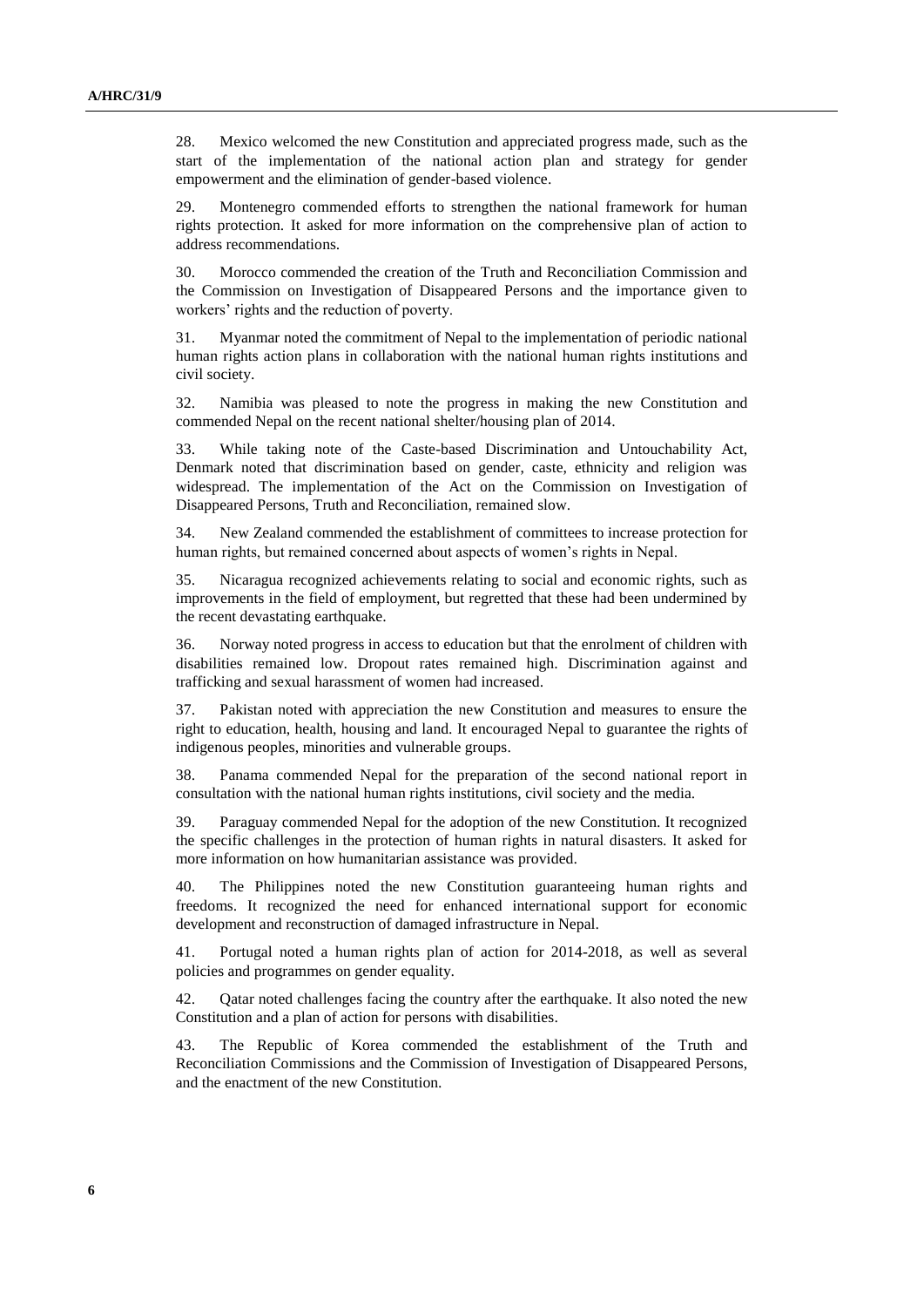44. The Russian Federation noted the new Constitution and efforts to eliminate racial discrimination.

45. Sierra Leone welcomed the establishment of transitional justice mechanisms to address past human rights violations and the plans to implement free and compulsory education. It expressed concern about trafficking in children and their sexual exploitation.

46. Singapore acknowledged increases in the number of qualified and trained teachers in basic education and literacy rates. It noted the efforts to promote and protect the right to health, including the National Health Policy 2014.

47. Slovakia expressed concern about reports of increasing violence against women in the aftermath of the April earthquakes, and harassment of and reprisals against journalists and human rights defenders.

48. Slovenia welcomed the adoption of the new Constitution and the national plan on the elimination of child labour. It expressed continuing concern regarding the high number of children under the minimum age working and about gender-based violence, including domestic and sexual violence.

49. South Africa recognized the progress made with the new Constitution, expressing hope that it would ensure all fundamental rights and freedoms were realized.

50. Spain welcomed the promulgation of the new Constitution, which, in addition to other related aspects with human rights, defined the State as a multireligious State.

51. Sri Lanka welcomed the promulgation of the new Constitution, the priority given to incorporating a human rights perspective in humanitarian assistance and the policy initiatives for the realization of the right to education.

52. Sweden expressed concern about discrimination against the Hindu minority population and the inadequate representation of the Madhesi and Tharu minorities in the new Constitution, as well as about systematic torture in prisons and the safety of female prisoners.

53. Switzerland expressed concern about excessive use of force by security forces during demonstrations and the incompatibility of the Truth and Reconciliation Commission and the Commission on Investigation of Disappeared Persons with the international obligations of Nepal.

54. The head of the delegation of Nepal thanked delegations expressing sympathy for the vast loss of life and damage to property in Nepal caused by the recent earthquakes in the country. He noted that the Government was fully committed to addressing the challenges through timely recovery and reconstruction works. Nepal wished to thank countries, international organizations and the international community at large for their generous support.

55. Nepal thanked Member States that had expressed their support and encouragement for the promulgation of the Constitution, which incorporated democratic values and human rights norms. Nepal agreed that some provisions were highly ambitious. In accordance with the Constitution, Nepal had begun the process of adopting the legislation necessary for its implementation.

56. The Secretary at the Office of the Prime Minister and Council of Ministers, Kamalshali Ghimire, said that transitional justice mechanisms had been established to ensure justice and reconciliation in the society. Nepal believed that the mechanisms would fulfil the necessary tasks by considering the nature of the conflict, the verdict of the Supreme Court, practices in other jurisdictions and international human rights standards.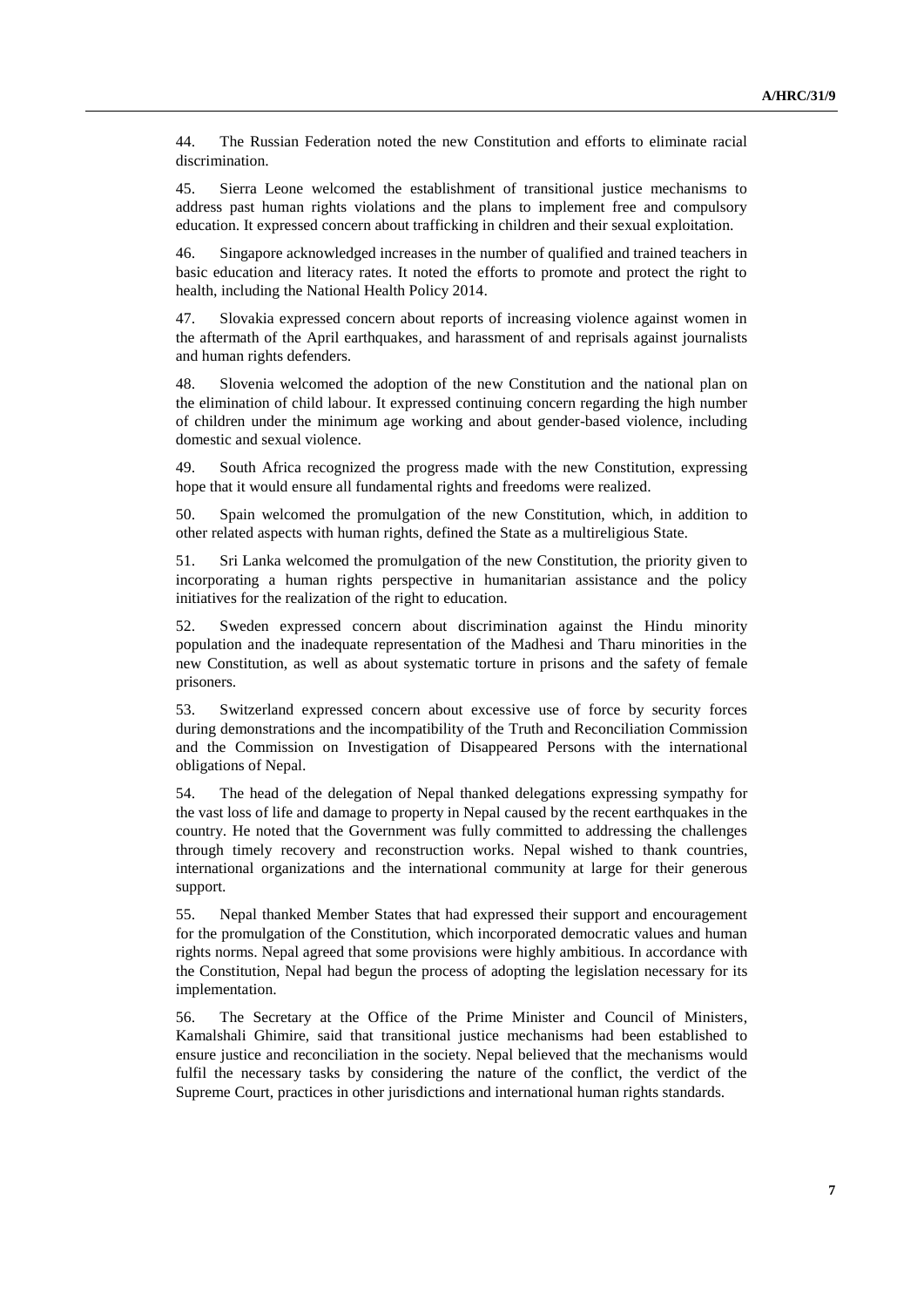57. The Joint Secretary at the Ministry of Law, Justice and Parliamentary Affairs, Dilli Raj Ghimire, responded to some questions regarding ratification of treaties, standing invitations, the right to education and refugees and asylum seekers. He appreciated recommendations received, including to ratify the Optional Protocol to the Convention against Torture and Other Cruel, Inhuman or Degrading Treatment or Punishment. He noted that Nepal had become a party to 162 multilateral treaties and a signatory to 26, including 24 human rights-related treaties. The State's policies on the political and governance system, reflected in the Constitution, entailed maintaining the rule of law by protecting human rights and implementing treaties to which Nepal was a party. It was as important to effectively implement treaties as it was to join them. Nepal was in the process of developing the policy, legal and institutional infrastructure necessary to implement the above-mentioned treaties in its territory. As part of the action plan on the universal periodic review and the human rights action plan, the Government had submitted some important bills to the legislature for enactment. Nepal was also in the process of establishing the requisite framework to ratify other treaties, as appropriate and in due course.

58. Nepal appreciated recommendations made to extend a standing invitation to special procedure mandate holders. Nepal indicated that it had already received visits by various special procedure mandate holders. It recognized the contribution that they could make to developing human rights norms and the protection of rights on the ground. With the promulgation of the Constitution, Nepal was engaged in the formulation of laws and institutional framework. In that context, Nepal would consider the requests for visits already made by mandate holders.

59. In article 24 of the Constitution, untouchability in both public and private places and discrimination in workplaces on the basis of untouchability were prohibited. The right of Dalits to participate in all State bodies on the basis of the principle of proportional inclusion was a fundamental right. It was the obligation of the State to make special provision for their empowerment, participation and representation in public places and to support them in the areas of employment, health, social security, housing and provision of land to landless Dalits within three years. Dalits had the fundamental right to free education up to higher education level through scholarships. Moreover, the Caste-based Discrimination and Untouchability Act was being implemented. Cases of discrimination against Dalits had been prosecuted under that law. In that regard, the Government was focusing on capacitybuilding of law enforcement officials, awareness-raising, ensuring Dalits' access to justice and avoiding delay in the investigation of any cases. An integrated action plan was also being prepared to curb de facto discrimination.

60. In relation to the right to education, in particular the issue of dropouts, Nepal mentioned that the right to access compulsory and free basic education and free education up to secondary level had been guaranteed by the fundamental law. Persons with disabilities also had the right to free basic education in script and sign language. The Government had submitted a bill to the legislature to amend the existing Education Act to implement the provisions mentioned. Progress had been made in terms of the net enrolment rate, the literacy rate, the number of trained teachers and investment in the education sector. Nepal had also adopted a number of specific measures to tackle dropouts. Measures to combat child marriage had been adopted, and the country was also focusing on multilingual education.

61. In relation to the issue of refugees and asylum seekers, Nepal was not a party to the Convention relating to the Status of Refugees and was not in a position to accept refugees because of internal capacity constraints. Despite those constraints, it had accepted a great number of refugees in the past. Nepal did not have an issue with asylum seekers per se, however there were a number of persons from various countries who had violated visa regulations by overstaying or were entering Nepal with fake passports or visas. Nepal had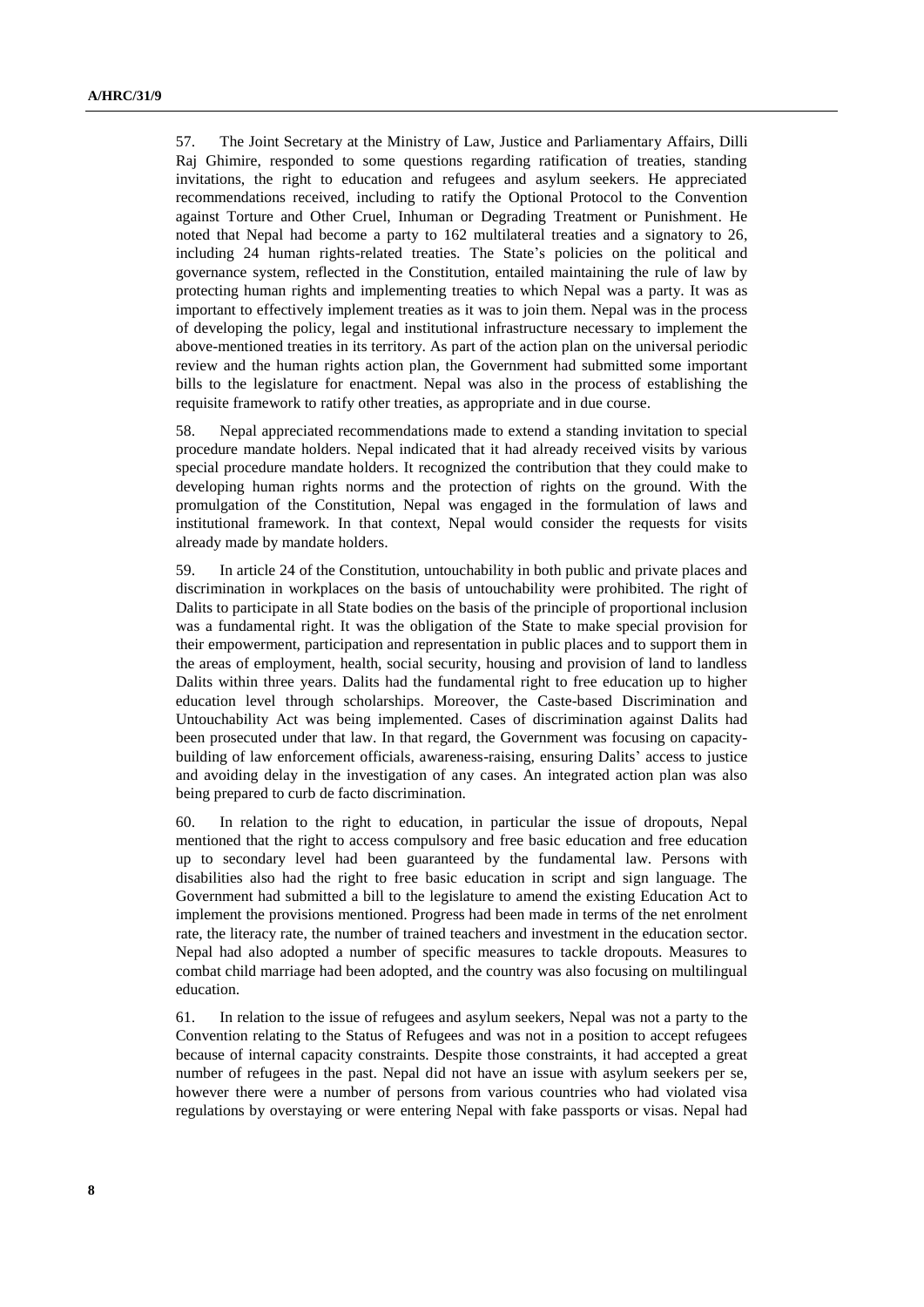allowed them to return back to their home countries or third countries with the good offices of the Office of the United Nations High Commissioner for Refugees (UNHCR). Nepal had waived visa fees and fines and pardoned sentences several times on humanitarian grounds. Nepal had maintained a clear policy of not accepting refugees from any country.

62. The Joint Secretary of the Office of the Prime Minister and Council of Ministers, Ramesh Dhakal, noted that the new Constitution was more amenable to gender issues and progressive. It followed the principle of equality and non-discrimination with regard to the provision of citizenship for Nepalese persons. Under the Constitution, women were empowered to transfer their citizenship to their children and the Federal Parliament was mandated to enact federal laws to provide detailed provisions on the acquisition of citizenship. With regard to children born abroad to Nepalese women and foreign fathers, children were entitled to citizenship if they had permanent residence in Nepal and had not acquired the citizenship of another country. Likewise, in cases where the father and mother had acquired the citizenship of Nepal, children could acquire citizenship by descent.

63. With regard to the strengthening of the national human rights institutions, the Government was fully committed to working together with those institutions to provide them with adequate funding and autonomy to fulfil their mandate. In accordance with the new Constitution, the Government was committed to revising existing laws and submitting all the necessary bills for the commissions that had been upgraded to constitutional bodies.

64. The delegation noted that torture in any circumstances and for any purpose was absolutely prohibited by law. The Government had adopted a zero-tolerance policy against torture and ill-treatment in any form. Instances of torture in police custody had been dropping significantly, as shown by research conducted by the Office of the Attorney General. The Government's aim was to prevent every single case of torture. Nepal was giving high priority to: the enactment of a comprehensive bill to criminalize all forms of torture; reforming the criminal justice system to introduce internationally accepted principles and best practices; capacity enhancement of the law enforcement authorities by providing extensive training and sufficient technology and resources to make the investigation and prosecution of torture more evidence-based; and strengthening national preventive mechanisms.

65. With regard to the excessive use of force, the Nepalese laws, particularly the Local Administration Act and other regulations, were in line with the Basic Principles on the Use of Force and Firearms by Law Enforcement Officials. The Government had strictly pursued a policy of using force only in accordance with international principles.

66. The Government was implementing a national housing policy based on the concept of housing for all, providing support to low-income and marginalized groups.

67. The Joint Secretary of the Ministry of Women, Children and Social Welfare, Radhika Aryal, responded to comments made on gender equality, women's empowerment, child protection, disaggregated data on people living with disabilities and rights of marginalized persons, including lesbian, gay, bisexual, transgender and intersex persons. The Constitution had embodied the notion of substantive equality and non-discrimination as a fundamental right of citizens. In accordance with its policy of inclusiveness, the Government had introduced affirmative actions to ensure women's participation at all levels of State mechanisms. Women's equal right to property and all economic resources had also been established in the Constitution. There were sustained efforts to introduce, review and amend existing laws to strengthen gender equality for all.

68. Regarding gender-based violence, a definition of physical, economic and psychological violence was specifically set forth in the recently amended Domestic Violence Act. The Government has established various funds to provide services to victims and survivors of gender-based violence and human trafficking, including for immediate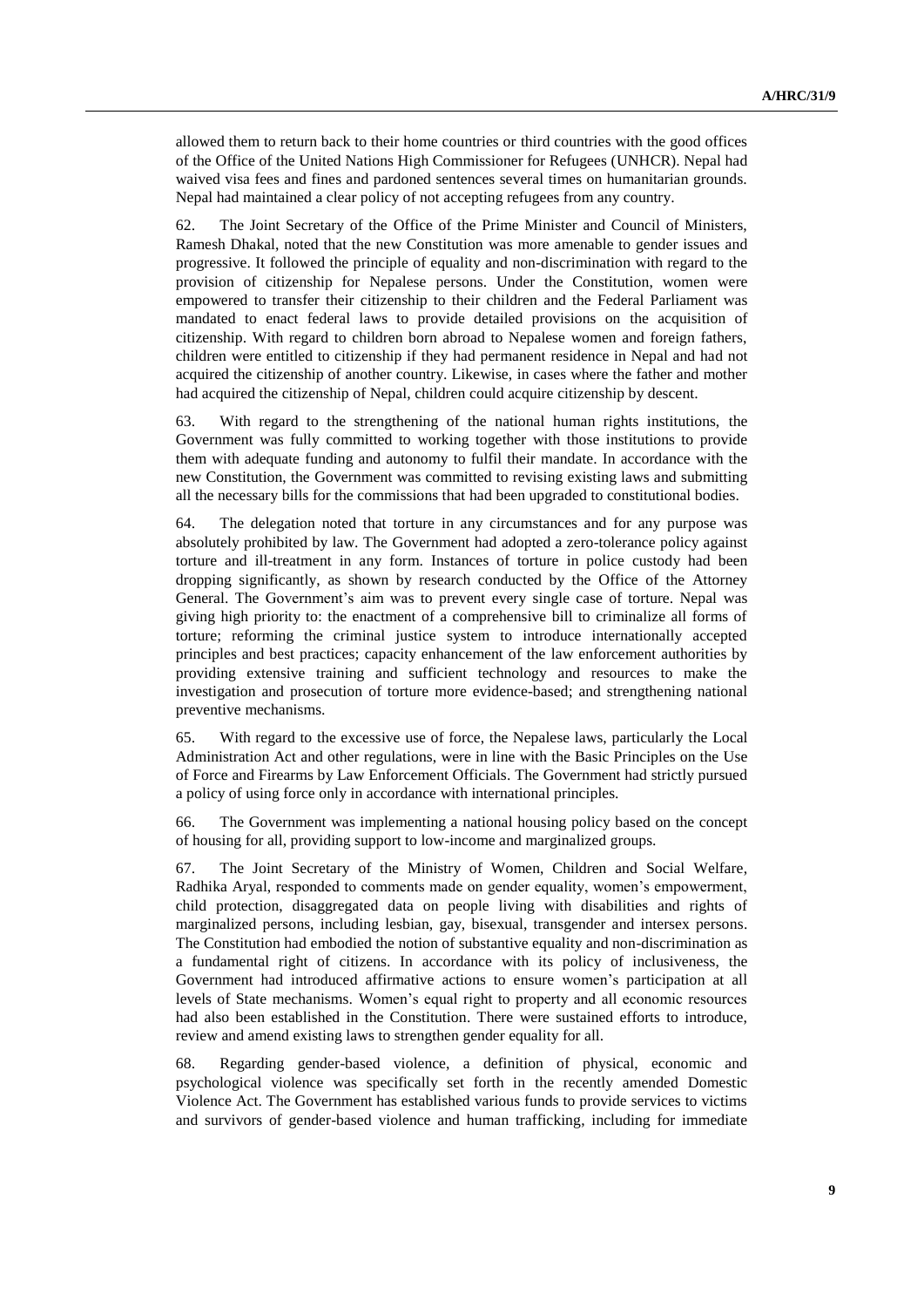rescue, medical care, legal aid, psychosocial support, rehabilitation and reintegration. Similarly, the 35-day statute of limitation to initiate criminal proceedings for rape had been extended to 90 days through an amendment to the General Code. In cases of child victims of rape, the statute of limitation commenced after he or she had reached the age of 16 years.

69. Regarding child protection, the draft bill on children had various provisions for ending all forms of violence against children, including child labour, child marriage, corporal punishment and child trafficking, abuse and exploitation. After the earthquake, the Government had taken an important policy decision to curb human trafficking and genderbased violence. Coordination mechanisms and various checkpoints had been established.

70. Thailand highlighted the need to prioritize the most disadvantaged and marginalized groups in policies and strategies on access to resources, while noting the progress made in poverty alleviation and housing programmes. Concern was expressed about caste-based violence and discrimination against women.

71. Timor-Leste took note of policies on gender equality, including a national strategy and action plan on gender empowerment and on gender-based violence.

72. Uganda noted that the urgency of addressing the transitional needs of the country to ensure a quick recovery. It enquired about plans to address gaps in the implementation of the action plan to follow up on recommendations made during the review process.

73. Ukraine commended the adoption of the new Constitution and reconstruction efforts. It noted the difficult situation facing the country after the earthquake and remaining human rights challenges.

74. The United Arab Emirates noted measures to promote the rights of women and children and the right to education. It requested Nepal to provide more information on the implementation of the reform of the educational system.

75. The United Kingdom of Great Britain and Northern Ireland noted the new Constitution and welcomed some progress on transnational justice. It expressed concern about amnesty provisions, discrimination against women and the absence of legislation to criminalize torture.

76. The United States of America commended Nepal for establishing transitional justice mechanisms and finalizing a Constitution enshrining the principle of non-discrimination. It was concerned, however, about discriminatory access to earthquake relief, religious and gender discrimination, and the lack of registration of Tibetan refugees.

77. Uruguay commended Nepal for the promulgation of a new Constitution. It valued progress made in the reduction of poverty and encouraged Nepal to continue efforts to promote and protect human rights.

78. The Bolivarian Republic of Venezuela valued efforts made by Nepal to implement recommendations from the universal periodic review, including in the areas of health, housing and food for the most vulnerable.

79. Afghanistan valued the commitment of Nepal to establishing national human rights institutions and noted improvements made since the first review, including the establishment of a transitional justice mechanism.

80. Algeria noted progress made as regarded the new Constitution and encouraged Nepal to protect migrant workers from the risk of exploitation.

81. Argentina welcomed the establishment of the Truth and Reconciliation Commission and the Commission on Investigation of Disappeared Persons and referred to its own international campaign for the adoption of the International Convention for the Protection of All Persons from Enforced Disappearance.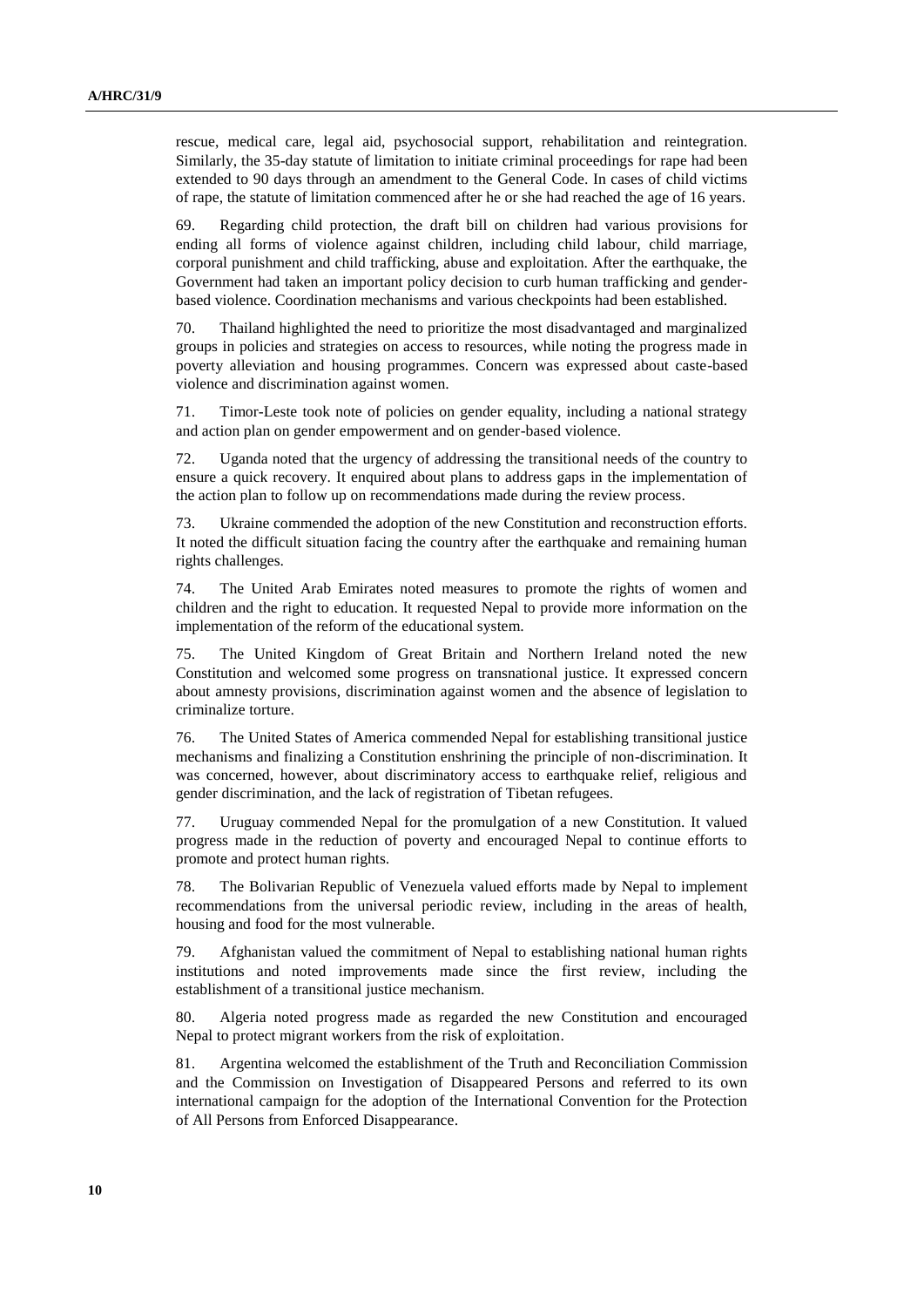82. Australia welcomed progress in finalizing the new Constitution and acknowledged the difficulty of the process of reconciling the demands of a large number of ethnic groups and interests.

83. Bangladesh appreciated the continuation of the democratic transition process in line with its recommendation made during the first review. It acknowledged the challenges faced by Nepal and noted that poverty remained a serious impediment to the enjoyment of human rights.

84. Belgium welcomed the adoption of the new Constitution and asked if Nepal envisaged acceding to the Rome Statute of the International Criminal Court.

85. Bhutan lauded Nepal for its efforts to bringing gender equality to politics and work life, as was evident from the increased representation of women in the Parliament and the election of the first woman President and Speaker.

86. Botswana was concerned about reports of physical attacks and death threats against human rights defenders. It noted with appreciation the establishment of transitional justice mechanisms and the new Constitution.

87. Brazil noted measures to promote an inclusive society and encouraged the adoption of policies to eliminate all forms of discrimination. It expressed concern about discrimination against women and lesbian, gay, bisexual and transgender persons and about child labour and early marriages.

88. Canada welcomed the new Constitution, and efforts to ensure equality of lesbian, gay, bisexual and transgender persons and to reform the legislation. It encouraged Nepal to ensure that its reconstruction efforts met the needs of vulnerable groups.

89. Chile valued the progress made in the promotion and protection of human rights in complex circumstances resulting from the recent earthquake. It commended Nepal for the promulgation of the new Constitution, which sought to protect the cultural and ethnic diversity of the country.

90. China noted the increase in the number of women in Parliament and efforts to ensure social security and equality and reduce poverty. It called on the international community to assist Nepal in achieving its human rights obligations.

91. Colombia praised the commitment of Nepal to implement recommendations from their first review. It recognized, in particular, efforts to combat forced child labour.

92. Costa Rica commended Nepal for implementing recommendations from the first review, in particular those to strengthen the institutional framework.

93. Cuba recognized positive changed in the legal and institutional framework following the first review process. Cuba urged the international community to continue supporting Nepal to implement its development and human rights policies.

94. Cyprus welcomed efforts to promote the rights of women, including the adoption of a national strategy and action plan on gender empowerment and on gender-based violence.

95. The Czech Republic welcomed the delegation of Nepal and made recommendations.

96. The Netherlands appreciated the establishment of transitional justice mechanisms and the new Constitution. It considered that the implementation of the country's policies and plans would go a long way in addressing the impact of climate change on human rights.

97. Djibouti welcomed the new Constitution, which guaranteed fundamental rights and freedoms, particularly equality of all.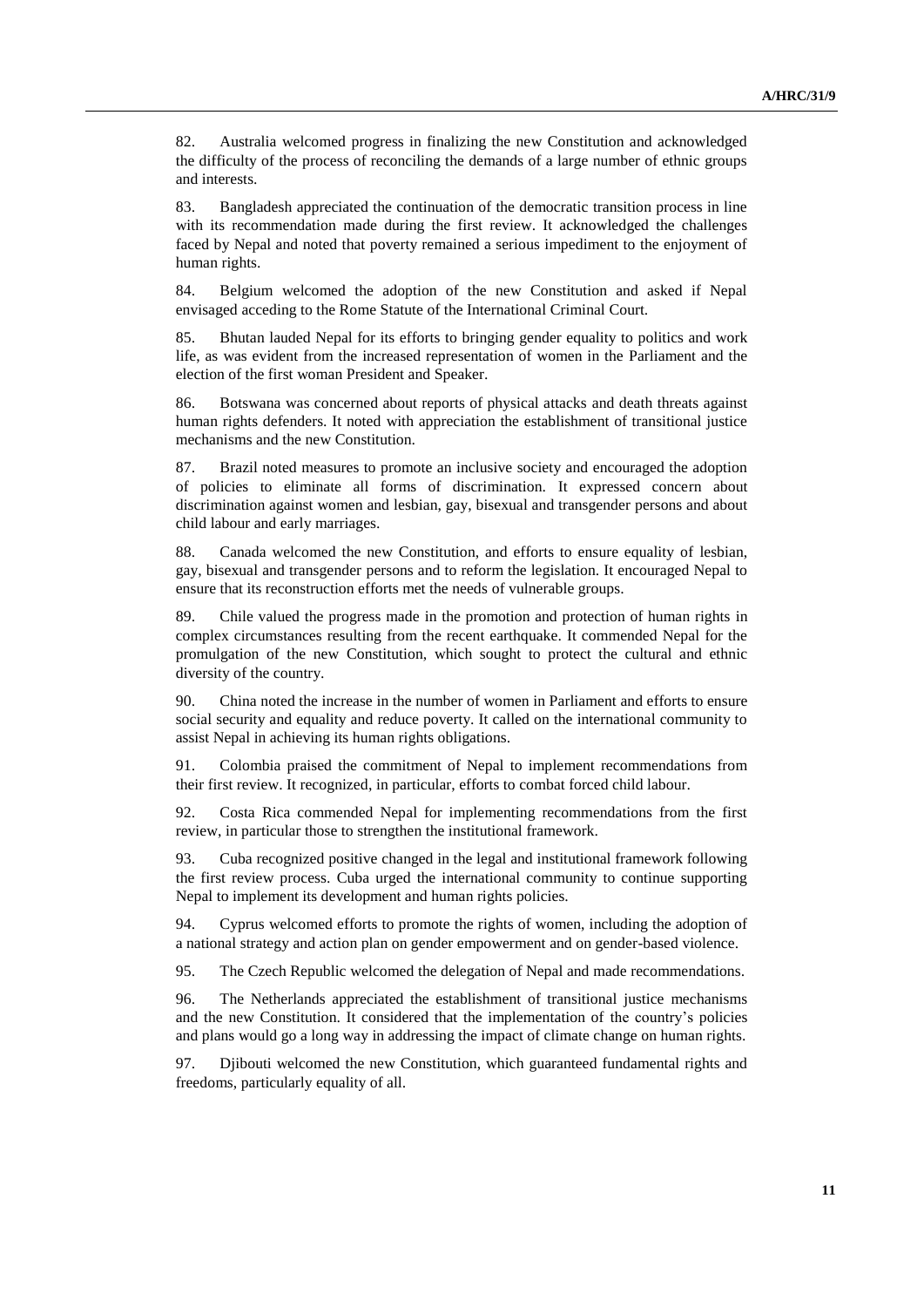98. Egypt welcomed transitional justice mechanisms, the enhanced political representation of women, and addressing migrant workers' exploitation risks and social protection measures for the poorest and most disadvantaged. It noted the progress made in reducing maternal and child mortality and poverty eradication.

99. Estonia welcomed the new Constitution. It expressed concern, however, about harassment of and reprisals against journalists and human rights defenders, and violence against women, including sexual violence and abuse.

100. Finland welcomed the new Constitution's provisions on compulsory and free primary education, women's equal inheritance rights and the rehabilitation of bonded labourers. While appreciating a steady increase in enrolment and literacy rates, it expressed concern about the disparity in the quality of education among schools and groups of children.

101. France welcomed the new Constitution and the nomination of the national human rights commission.

102. Germany welcomed the new Constitution and the efforts by all non-governmental and civil society organizations in the country's peacebuilding process as encouraging for its path to reconciliation.

103. Ghana welcomed significant improvement in the security system, the establishment of transitional justice mechanisms and improvement in the functioning of the criminal justice system.

104. Haiti welcomed Nepal to its second universal periodic review.

105. Hungary noted that the level of implementation of human rights treaties remained weak and asked for more information about the plans regarding the modification of the country's citizenship laws.

106. India noted that the people of Nepal were facing a challenge during the ongoing political transition. It noted concerns raised over continuing incidents of violence, extrajudicial killings and ethnic discrimination.

107. Indonesia noted the efforts of Nepal in the areas of domestic violence, trafficking and the protection of migrant workers.

108. Ireland encouraged Nepal to continue addressing the impact of the armed conflict. It was concerned about violence against human rights defenders and journalists and the lack of enjoyment of the right to adequate food.

109. Israel noted the development of national human rights action plans, including on gender empowerment and on persons with disabilities, the improved representation of women in Parliament and progress on inclusive education.

110. Japan commended Nepal for the promulgation of the new Constitution and on the legal measures introduced, and national and district committees established to address human trafficking of women and children.

111. The Lao People's Democratic Republic noted the strong commitment of Nepal to the promotion and protection of human rights in the country, and noted that it had made progress in combating human trafficking.

112. Latvia noted the adoption of the new Constitution and legislative measures for gender mainstreaming. It was concerned about discrimination against women and harmful traditional practices, such as child marriage.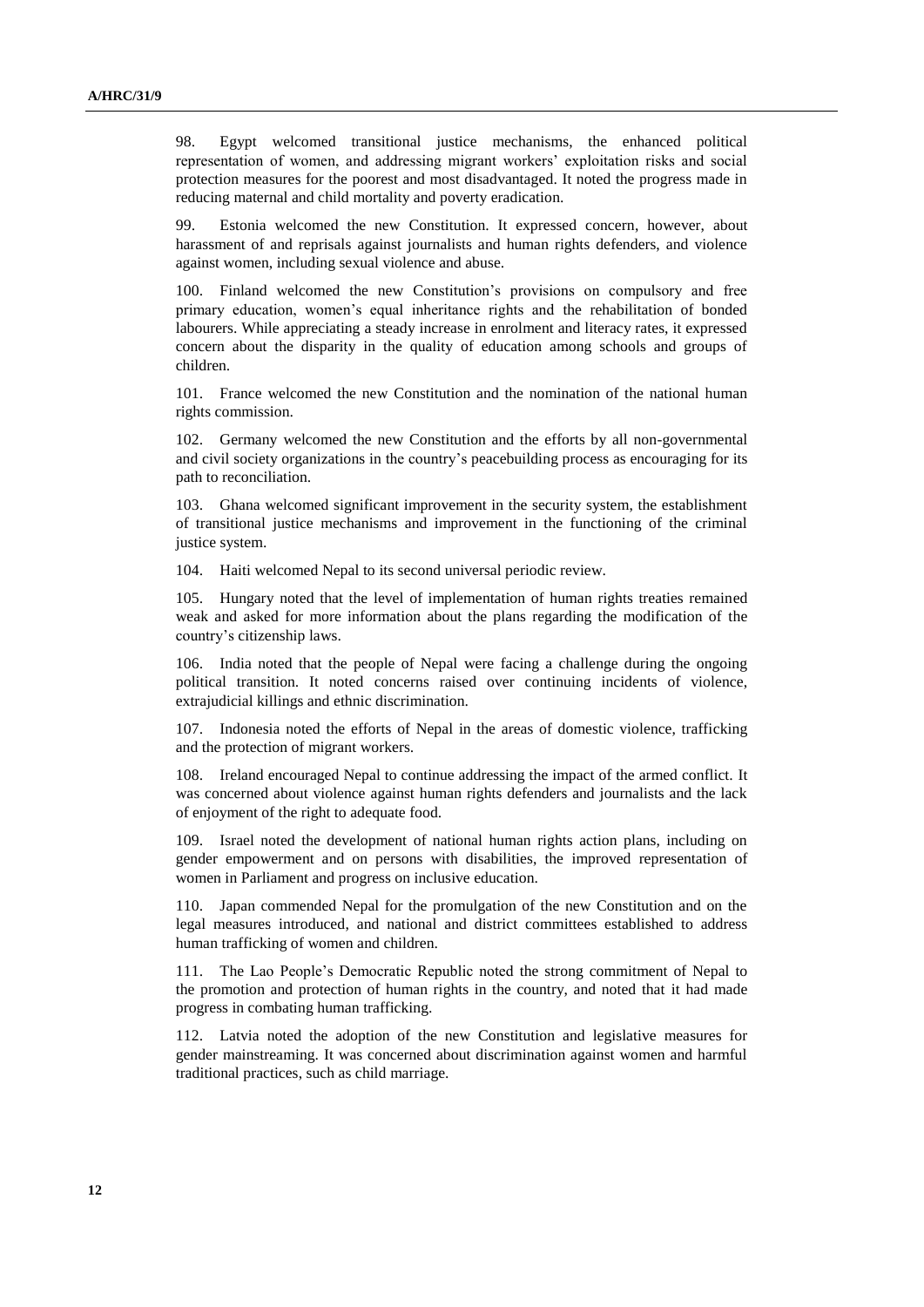113. Malaysia commended Nepal for progress made in strengthening legislative frameworks on human rights and for adopting and implementing the national strategy and action plan on gender empowerment and elimination of gender-based violence.

114. Nepal noted that the National Human Rights Commission was a constitutional body with A status and that the Government was fully committed to strengthening its capacity.

115. Nepal appreciated concerns about educational reforms, poverty reduction measures, child labour, early marriages and caste-based discrimination. It indicated, however, that while not denying these problems, it had a strong legal and institutional framework and strong enforcement authorities to deal with such issues.

116. Nepal agreed with recommendations about developing a mechanism to collaborate with civil society, regional and global organizations to protect the rights of migrant workers.

117. Nepal reassured the Council that it guaranteed freedom of religion, as stipulated in the new Constitution. During the past decade, however, Nepal had seen challenges to its traditional values, cultural heritage and national identity owing to forced conversion, which was not permitted by law.

118. While stating that the new Constitution of Nepal was democratic, inclusive and broad-based, Nepal also stressed the need to respect each country's sovereign right to make its Constitution on its own.

119. Nepal thanked delegations that had expressed concern about the hardship that Nepalese people were facing at present. The Government was fully committed to resolving recent demands in the Madhesh region within the framework of the Constitution.

120. To conclude, Nepal thanked all delegations for their constructive and valuable comments and observations. The interactive dialogue provided Nepal with inputs for further development of legislation, policies, strategies and programmes, in accordance with international norms and standards.

## **II. Conclusions and/or recommendations**

121. **The recommendations formulated during the interactive dialogue/listed below have been examined by Nepal and enjoy the support of Nepal:**

121.1 **Continue to ensure the implementation of ratified human rights treaties (Pakistan);**

121.2 **Advance in the comprehensive implementation of the new Constitution, consistent with the protection of human rights (Colombia);**

121.3 **Introduce legislation providing appropriate criminal penalties for acts of torture; establish independent procedures to ensure that all allegations of torture are investigated promptly, thoroughly, impartially and independently; that any officials responsible for torture are held accountable; and that any victims of torture have the right to remedy and reparations (Germany);**

121.4 **Explicitly prohibit torture and enforced disappearances as criminal offences under Nepali law (Norway);**

The conclusions and recommendations have not been edited.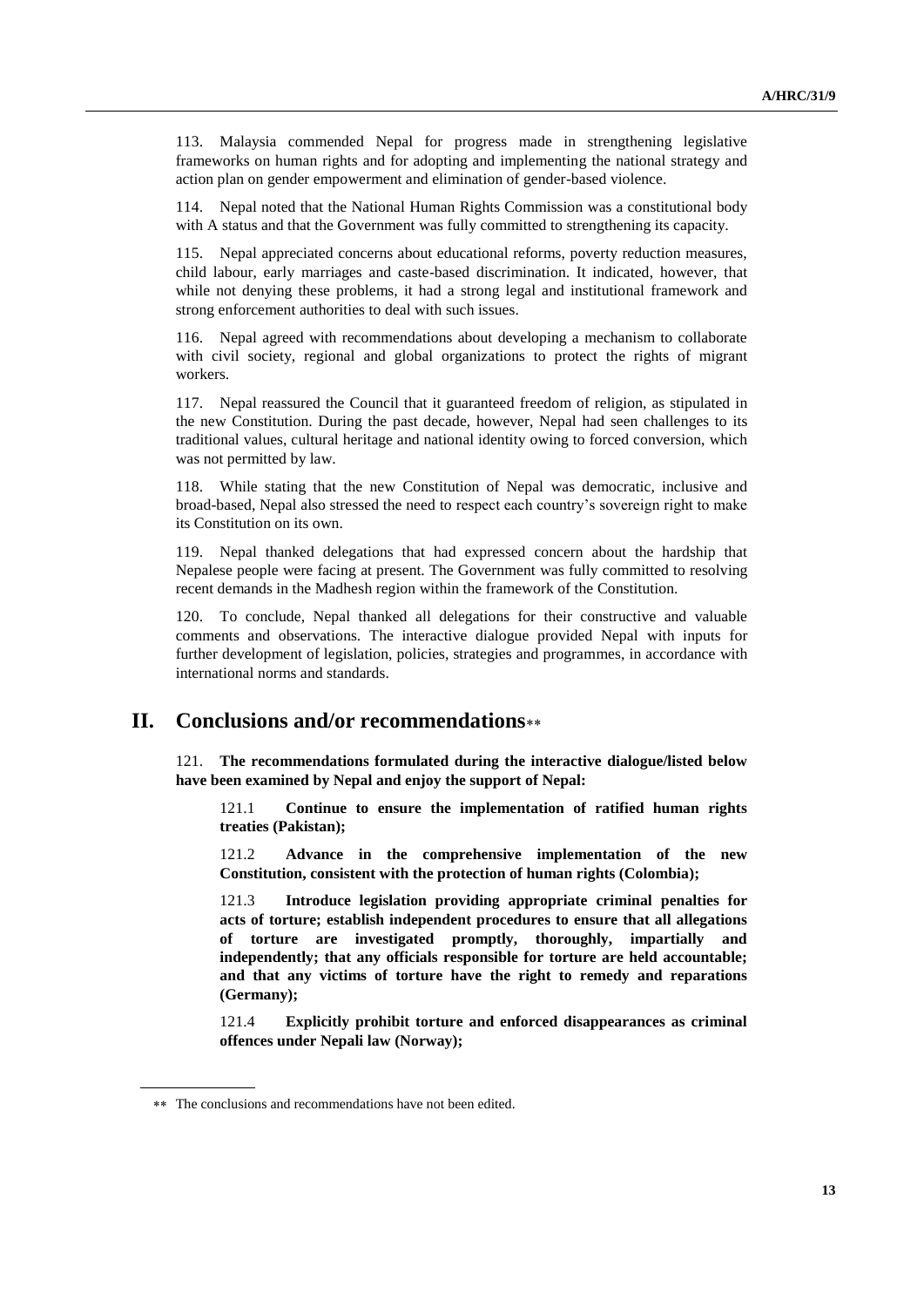121.5 **Intensify efforts to adopt a revised Children's Act that complies with international standards, including provisions on prohibition of all forms of violence against children, and to ensure sufficient budgetary resources to its implementation (Slovakia);**

121.6 **Amend the existing Child Labour Act to include child labour in the informal sector within the purview of the law (Slovakia);**

121.7 **Adopt a bill criminalizing harmful cultural practices, and abolish child, early and enforced marriage (Sierra Leone);**

121.8 **Finalise the revision of child act in order to set up coordination mechanism related to cases of child victims trafficking (Timor-Leste);**

121.9 **Strengthen the legislative and institutional framework for the promotion and protection of rights of indigenous peoples, in particular to ensure their full participation in society (Mexico);**

121.10 **Continue efforts to improve national mechanisms for the promotion and protection of human rights (Myanmar);**

121.11 **Amend its National Human Rights Commission Act in order to guarantee the independence and financial autonomy of this Commission (Portugal);**

121.12 **Enact relevant legislation to provide for necessary autonomy and independence of the National Human Rights Commission in accordance with the decision of the Supreme Court of Nepal (Uganda);**

121.13 **Ensure the effective functioning of the National Human Rights Commission of Nepal, including a representative approach to appointments (Australia);**

121.14 **Submit its overdue reports on the International Convention on the Elimination of All Forms of Racial Discrimination and the Convention on the Elimination of All Forms of Discrimination against Women (Portugal);**

121.15 **Further promote cooperation with the Human Rights Council special procedures, including facilitating the visits of the mandates holders to the country (Ukraine);**

121.16 **Take the necessary steps to ensure that the new constitution is implemented while protecting human rights and thus ensuring its provisions on gender equality, lesbian, gay, bisexual and transgender persons, and minorities (Sweden);**

121.17 **Strengthen its efforts to effectively implement existing laws and policies to eliminate all forms of discrimination (Thailand);**

121.18 **Make increased efforts to truly bring an end to discrimination (Japan);**

121.19 **Increase efforts to protect women from violence and discrimination, in particular in areas affected by the earthquakes (Norway);**

121.20 **Step up efforts to eliminate gender inequity and implement the national strategy on ending child marriages (Botswana);**

121.21 **Guarantee the necessary personal and material resources to protect victims of gender-based violence, especially in emergency situations and as it pertains to the effectiveness of protection orders (Spain);**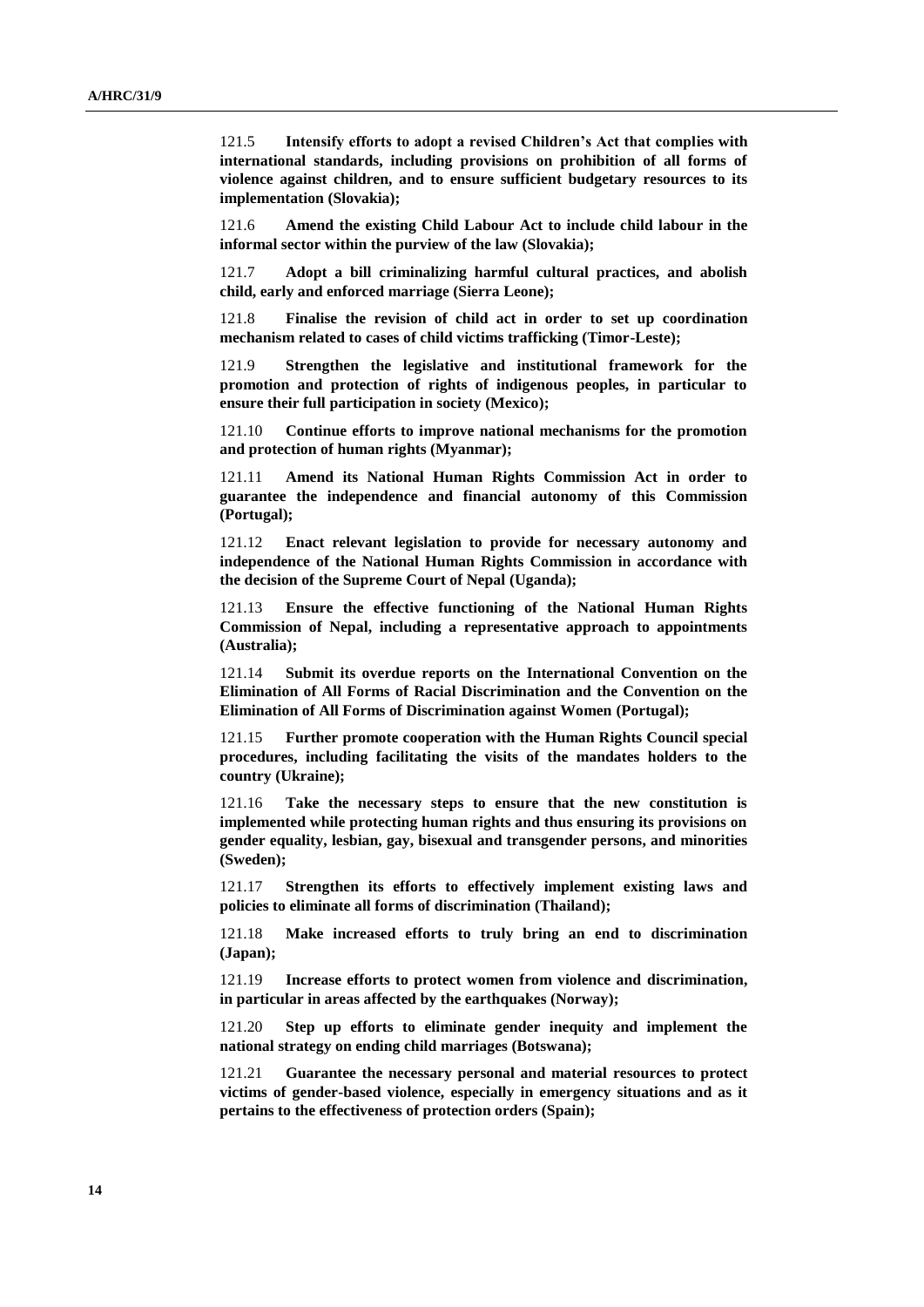121.22 **Put emphasis on suicide prevention and support to these people and their families, taking into account the despair generated by such act (Haiti);**

121.23 **Make further efforts to ensure safety in prisons for both men and women (Sweden);**

121.24 **Maintain its resolve to eliminate harmful practices against women and children (Egypt);**

121.25 **Make increased efforts to introduce and effectively carry out new measures to deal with human trafficking of women and children (Japan);**

121.26 **Promptly investigate all allegations of torture, arbitrary detention, extra-judicial and summary executions and punish perpetrators (New Zealand);**

121.27 **Investigate allegations of extrajudicial killings and deaths in custody as well as of trafficking in human organs (Sierra Leone);**

121.28 **Take steps to ensure that the Truth and Reconciliation Commission and the Commission on Disappearances function in accordance with international standards, and bring the perpetrators of serious human rights violations to justice (Canada);**

121.29 **Strictly uphold and respect the international law prohibiting refoulement (Germany);**

121.30 **Further strengthen the capacity in implementing the environmental strategies and plan to combat natural disasters (Myanmar);**

121.31 **Ensure that its climate change-related policies are informed by its human rights commitments and obligations (Philippines);**<sup>3</sup>

121.32 **Continue its efforts in adopting development policies which meet the needs of the people and improve the standard of living of the citizens in order to protect and promote human rights (Yemen).**

122. **The following recommendations enjoy the support of Nepal, which considers that they are already implemented or in the process of implementation:**

122.1 **Consolidate the constitution building and democratization process by accommodating all sections of Nepal to enable broad-based ownership and participation (India);**

122.2 **Take necessary measures to ensure the guarantee in the Nepal's Constitution of full equality between men and women with respect to the nationality of their children and in accordance with article 9 (2) of the Convention on the Elimination of All Forms of Discrimination against Women, which Nepal has ratified (Canada);**

122.3 **Ensure equality between men and women in its new Constitution as well as the right of all to be free from discrimination (Nicaragua);**

122.4 **Implement the decision of the Supreme Court of 26 February 2015 [with regard to the incompatibility of the Truth and Reconciliation Commission** 

<sup>&</sup>lt;sup>3</sup> The recommendation as read during the interactive dialogue: Ensure that its climate action is informed by its human rights commitments and obligations (Philippines).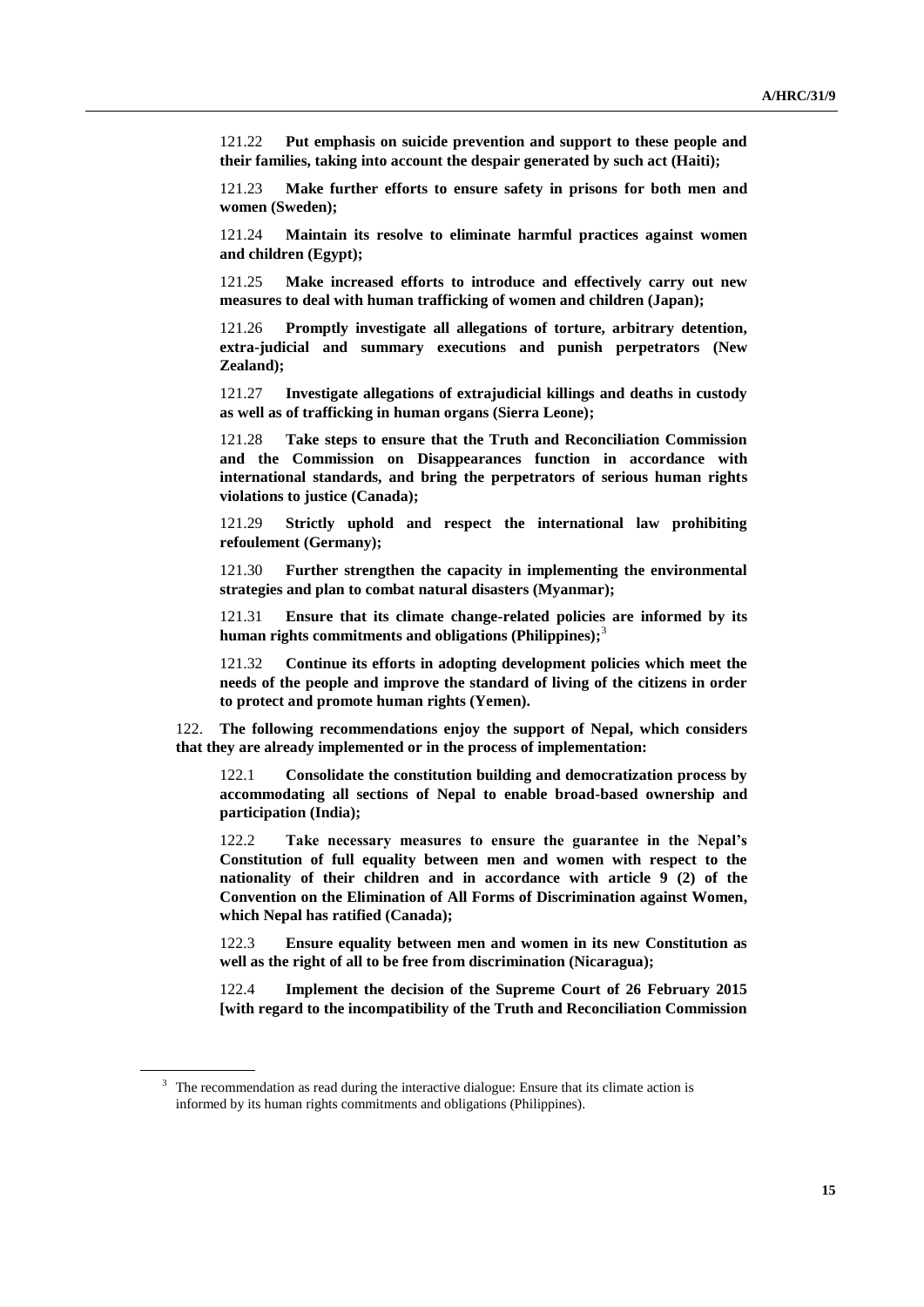**and the Commission on Disappearances with Nepal's international obligations], as soon as possible (Switzerland);**

122.5 **Bring the 2014 Act on the Commission on Investigation of Enforced Disappeared Persons, Truth and Reconciliation into compliance with international norms, particularly with regard to the definition of amnesty, witness protection and the delays in processing complaints (Belgium);**

122.6 **Amend the Domestic Violence Act, in particular to clarify the definition of sexual harm and broaden the definition of domestic violence to also include threats of violence, as well as include all types of physical harm (Norway);**

122.7 **Amend legislation on domestic violence to encompass all forms of sexual violence, including between partners and outside marriage, in addition to threats (Spain);**

122.8 **Develop a national action plan to end gender-based violence and to bring rape laws in line with international standards (Australia);**

122.9 **Bring the laws on rape into compliance with international norms, particularly with regard to the legal definition of rape and the timeframe to file complaints (Belgium);**

122.10 **Effectively enforce its legislation on domestic violence and expedite the adoption of the Bill on Gender Equality and Violence against Women (Slovenia);**

122.11 **Enact the draft law on sexual harassment in the workplace (Algeria);**

122.12 **Consider adopting a national legislation on combating sexual harassment (Egypt);**

122.13 **Bring rape laws in line with international standards and remove the 35-day limitation on lodging a complaint of rape with the police (Republic of Korea);**

122.14 **Remove, or at least extend, the 35-day statute of limitations of reporting rape cases (United Kingdom of Great Britain and Northern Ireland);**

122.15 **Ensure the effective functioning of the National Human Rights Commission in accordance with the Paris Principles, in particular by providing the Commission with required and adequate levels of funding as well as sufficient autonomy (Republic of Korea);**

122.16 **Ensure the independence and financial autonomy of the National Human Rights Commission (India);**

122.17 **Strengthen its National Commissions, namely the National Women Commission, in order to implement the adopted policies (Portugal);**

122.18 **Continue making progress in the protection of women rights, consolidating existing institutional mechanisms (Bolivarian Republic of Venezuela);**

122.19 **Establish a special mechanism responsible for independent child rights monitoring (Estonia);**

122.20 **Continue its implementation of the national plan of action on the provision of education for all, including for economically disadvantaged social groups (United Arab Emirates);**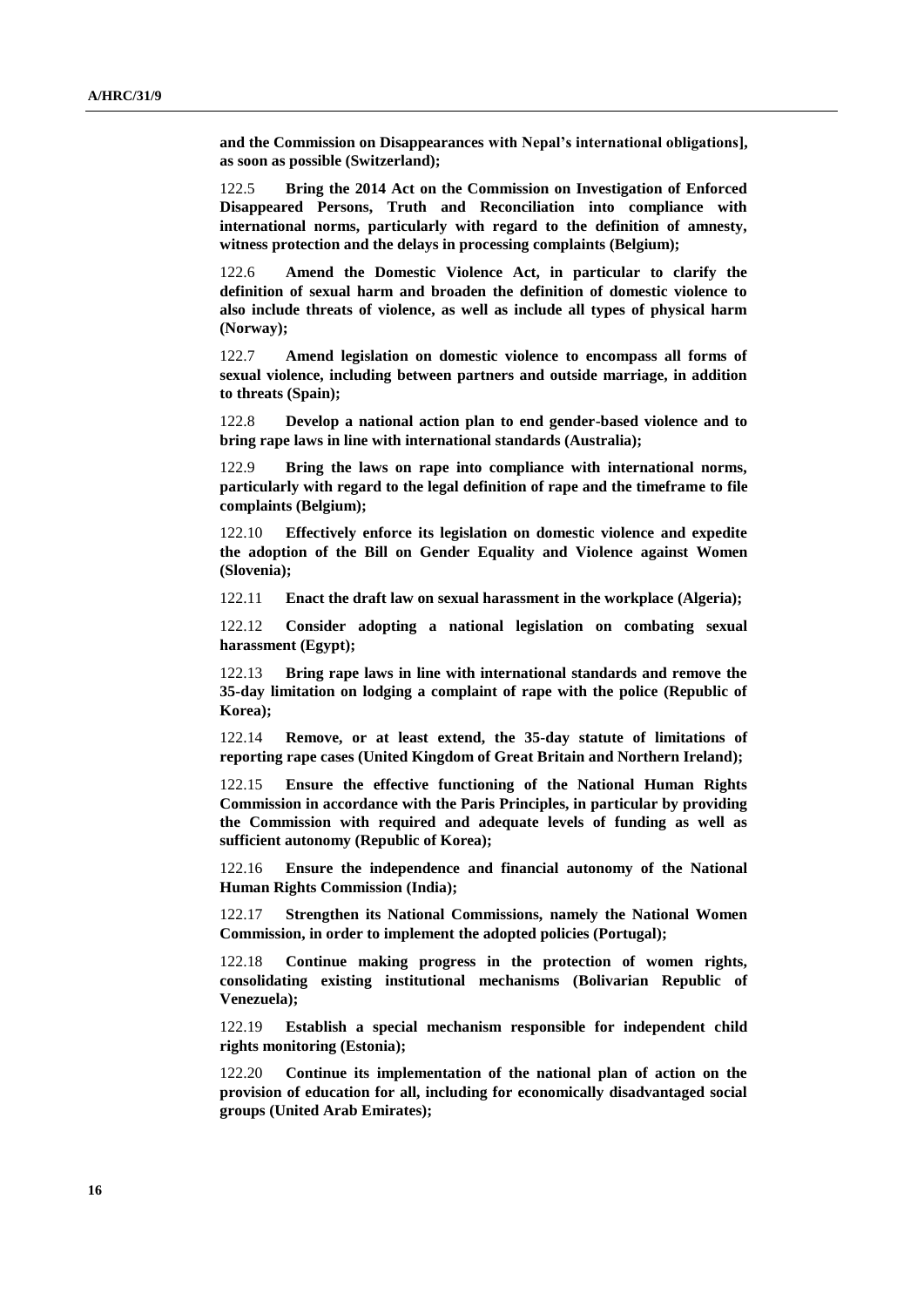122.21 **Implement fully the Fourth 5-Year National Human Rights Action Plan for 2014-2019, to collective ownership of human rights (Cuba);**

122.22 **Enhance measures on protecting the rights of children, women and other vulnerable groups (Lao People's Democratic Republic);**

122.23 **Increase awareness-raising campaigns on women's rights and the negative effects of gender-based violence (Slovenia);**

122.24 **Implement human rights education programmes for law enforcement officials (Paraguay);**

122.25 **Train the public force on human rights principles, in particular on prevention of torture and ill treatment (Djibouti);**

122.26 **Mobilise the efforts of the international community to provide effective assistance to Nepal in accordance with national priorities (Qatar);**

122.27 **Study the possibility of creating a national system for the follow-up of international recommendations (Paraguay);**

122.28 **Consider establishing a permanent inter-ministerial committee responsible for the implementation of its international human rights obligations, inter alia, for coordinating the drafting of the national reports to the treaty bodies (Portugal);**

122.29 **Partner with States and organizations which have experience working with children affected by armed conflict to develop programmes designed to their need for rehabilitation and integration (Namibia);**

122.30 **Seek enhanced international support for economic development and reconstruction of infrastructure destroyed due to the conflict and the devastating earthquakes (Bhutan);**

122.31 **Continue cooperation with the United Nations system (Ghana);**

122.32 **Continue efforts to sanction discrimination and violence against women and ensure that there are adequate mechanisms for the provision of assistance and protection to women victims of crime (Mexico);**

122.33 **Develop public policies for the effective implementation of the Law on discrimination based on caste and untouchability (Paraguay);**

122.34 **Promote gender equality including through an awareness-raising programme to combat negative stereotyping against women (Malaysia);**

122.35 **Ensures full and effective implementation of the 2011 Caste-based Discrimination and Untouchability Act (Denmark);**

122.36 **Put in place a concrete strategy for the comprehensive implementation of the 2011 Law on Discrimination Based on Caste and Untouchability (Switzerland);**

122.37 **Put in place an effective mechanism for addressing the reported multiple forms of discrimination against indigenous women in Nepal (Uganda);**

122.38 **Ensure an inclusive dialogue with all Nepalese minority groups (Ukraine);**

122.39 **Assess the implementation and effectiveness of laws aimed at ending and preventing all forms of discrimination, in particular against women and**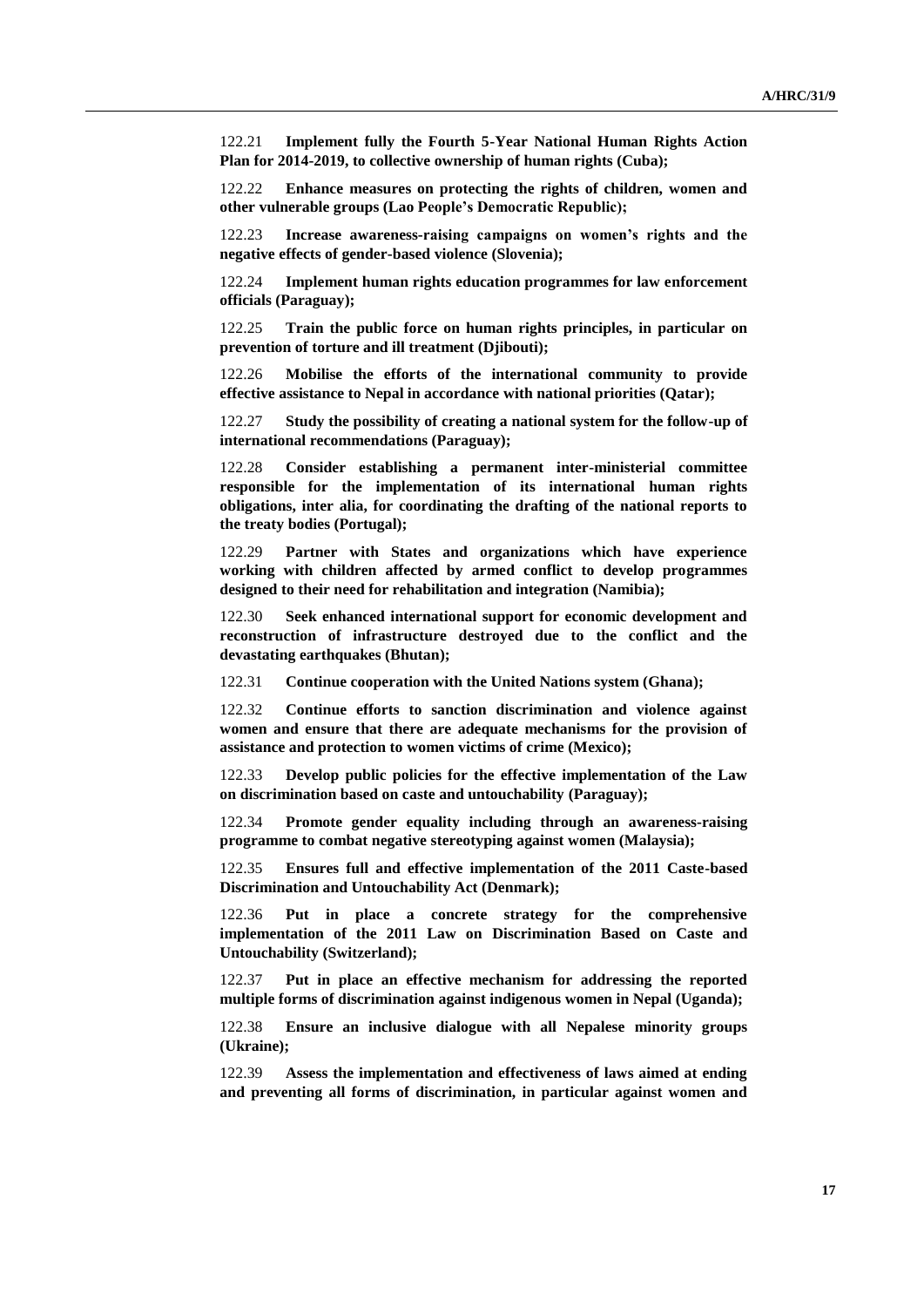**Dalits, and take concrete steps to translate anti-discrimination efforts into effective practice on the ground (Czech Republic);**

122.40 **Work actively to abolish legal and factual discrimination based on ethnicity, gender and caste, inter alia, by developing effective and independent mechanisms for the implementation of the Caste-based Discrimination and Untouchability Act (Germany);**

122.41 **Take all necessary measures to ensure effective implementation of the Caste-based Discrimination and Untouchability Act of 2011 and to eliminate all forms of discrimination against women (Namibia);**

122.42 **Establish specific mechanisms for the investigation and punishment of possible cases of discrimination against lesbian, gay, bisexual, transgender and intersex persons, particularly with regard to issues in relation to the administration (Spain);**

122.43 **Strengthen the protection of lesbian, gay, bisexual, transgender and intersex people and work towards the full implementation of the current laws (Israel);**

122.44 **Guarantee respect of the principles of proportionality and necessity in all cases of use of force in conformity with the Basic Principles on the Use of Force and Firearms by Law Enforcement Officials (Switzerland);**

122.45 **Combat violence against women and guarantee equality of rights (France);**

122.46 **Ensure that the police provide a safe and confidential environment for women and girls to report incidents of violence, including sexual violence and incidents of trafficking, and that all complaints are recorded and effectively investigated (Netherlands);**

122.47 **Strengthen measures to combat violence against children, particularly with regard to the prevention of early and forced child marriages and child trafficking and in particular through awareness-raising campaigns among families (Belgium);**

122.48 **Take measures to enforce legislation prohibiting child labour and to facilitate access to education for all children, particularly the poor and disadvantaged (Brazil);**

122.49 **Enforce legislation prohibiting child labour, facilitate access to education for poor and disadvantaged children and reinforce labour inspections (Slovenia);**

122.50 **Reinforce and protect the rights of children, in particular by eliminating child labour and facilitating access of poor children to education (Djibouti);**

122.51 **Give specific attention to the implementation of the plan aimed at eliminating worst form of child labour by 2016 and all forms of child labour by 2020, including prohibiting child labour in the informal sector (Russian Federation);**

122.52 **Ensure the independence and impartiality of the judicial system, in particular through efforts to guarantee that the Judicial Council operates without interference from the Executive Branch of government (Canada);**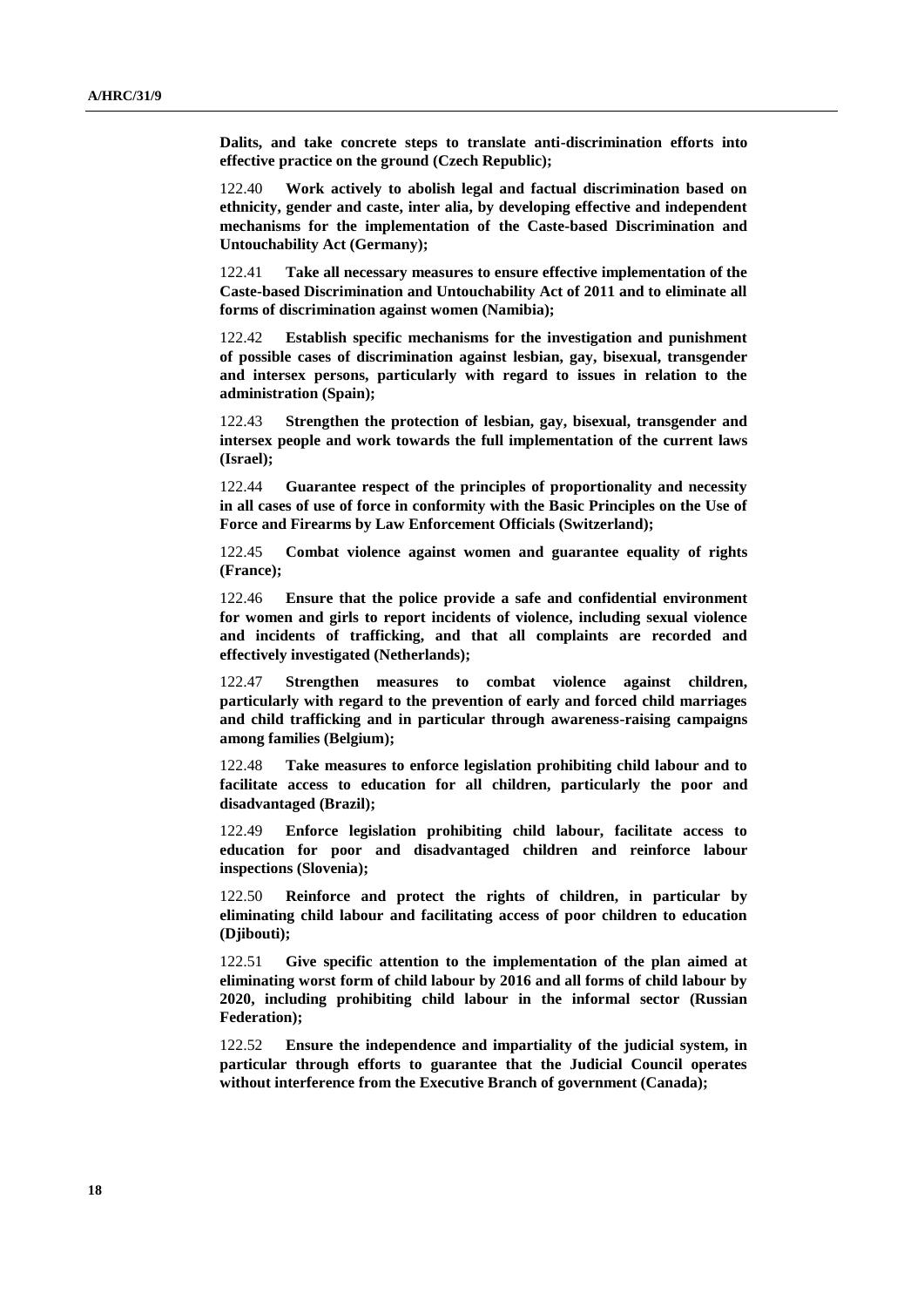122.53 **Take measures to guarantee that all outstanding allegations of crimes are investigated and to ensure that perpetrators of human rights violations are brought to justice in proceedings which meet with international standards (Netherlands);**

122.54 **End the impunity of law enforcement authorities (France);**

122.55 **Investigate all acts of discrimination against the Dalit community (Argentina);**

122.56 **Develop a redress mechanism to address all forms of discrimination and human rights violations in post-earthquake reconstruction efforts (Australia);**

122.57 **Ensure that law enforcement thoroughly investigates all claims of domestic violence, and that perpetrators are prosecuted (Canada);**

122.58 **Facilitate complaints from victims of gender-based violence and their access to justice, prosecute and punish the perpetrators and protect the victims (Slovenia);**

122.59 **Adopt effective measures for the protection of and assistance to victims of gender-based violence and ensure that all cases of gender-based violence are duly investigated and perpetrators prosecuted (Czech Republic);**

122.60 **Investigate all case of threat and attacks against human rights defenders (Botswana);**

122.61 **Investigate and prosecute those who committed human rights violations on both sides of the country's civil war and provide reparations to victims in line with international, standards under the newly-formed Truth and Reconciliation Commission (New Zealand);**

122.62 **Make necessary efforts to investigate crimes under international law or human rights violations that have occurred, protecting victims of such violations and guaranteeing them access to justice and full and effective reparations (Uruguay);**

122.63 **Implement the Supreme Court rulings of 2013 and 2015 on the Truth, Reconciliation and Disappearance Act so that investigation into human rights violations committed during the civil war, compensation for victims and reconciliation efforts are undertaken in accordance with international standards on transitional justice (Czech Republic);**

122.64 **Ensure the effective functioning of the Truth and Reconciliation Commission and full implementation of its recommendations, including prosecution of those responsible for violent insurgency (India);**

122.65 **Adopt measures to ensure the participation of women in the peace process, including the truth commissions (Costa Rica);**

122.66 **Implement special detention and internment centres for boys and girls, with a view to avoiding their future criminalization and to promote the reintegration into society (Chile);**

122.67 **Amend the citizenship laws to allow citizenship through either parent (Hungary);**

122.68 **Ensure that provisions in the revised Constitution guarantee the equal rights of women as well as their right to acquire, retain and transfer citizenship (Sierra Leone);**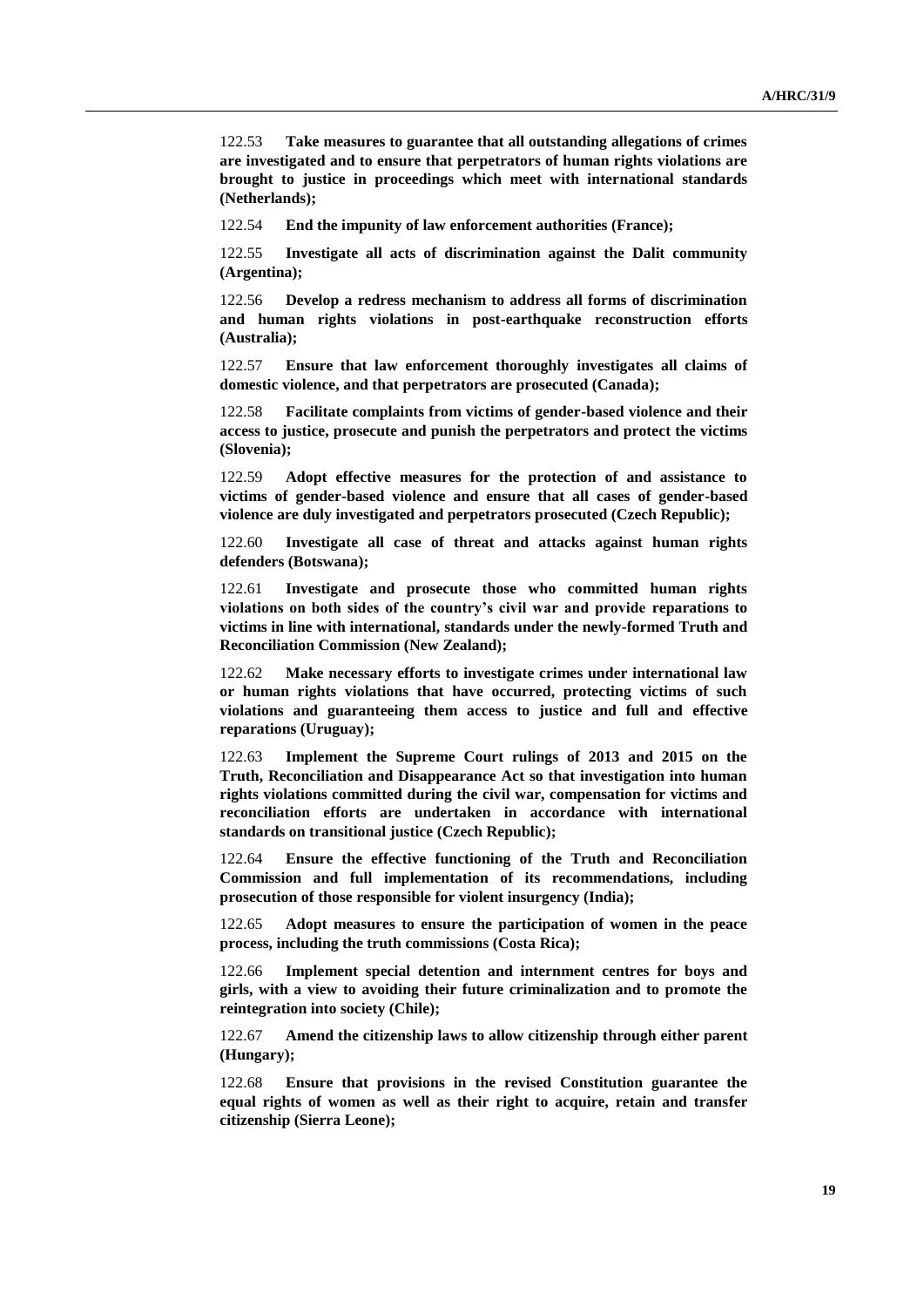122.69 **Amend legislation on nationality in order to be able to grant Nepali nationality through either parent (Spain);**

122.70 **Implement measures to ensure that the rights to acquire, transfer and retain citizenship are extended equally to all women and their children (New Zealand);**

122.71 **Provide protection to the family as the natural and fundamental unit of the society (Egypt);**

122.72 **Ensure the right to freedom of expression online/offline in law and in practice, including by decriminalizing defamation, and to investigate all cases of threats and attacks against journalists and human rights defenders (Estonia);**

122.73 **Create and maintain, in law and practice, a safe and enabling environment in which journalists, media workers, human rights defenders and civil society can operate free from hindrance and insecurity, in accordance with Human Rights Council resolutions 22/6, 27/5 and 27/31 (Ireland);**

122.74 **Ensure that freedom of assemblies are guaranteed and lift all restrictions on peaceful protests (Cyprus);**

122.75 **Redouble efforts towards providing more opportunities for women's active involvement in the economic and political spheres (Mauritius);**

122.76 **Continue to advocate for the principle of equality between men and women in the decision making (Timor-Leste);**

122.77 **Speed up the process to promote more participation of women in public offices (Israel);**

122.78 **Ensure equal opportunities for women in the labour market (South Africa);**

122.79 **Continue to build on the successful programs for the creation of jobs and assistance to those most vulnerable, in the fight against poverty and social inequalities (Bolivarian Republic of Venezuela);**

122.80 **Ensure implementation of legislation on the minimum wage in all sectors (South Africa);**

122.81 **Ensure equal remuneration for men and women workers for the same work or similar work and for the prevention of discrimination on grounds of sex (South Africa);**

122.82 **Ensure the freed bonded laborers' access to fertile land and their equal enjoyment of human rights, including the right to work and right to property, in line with the observations made by the Committee on Economic, Social and Cultural Rights (Finland);**

122.83 **Continue its fight against poverty with the support and cooperation of the international community (Bangladesh);**

122.84 **Continue to reduce poverty as a priority in the national development plan and improve the living standards of vulnerable groups (China);**

122.85 **Apply in its periodic development plans a policy on poverty reduction aimed at social and economic justice (Cuba);**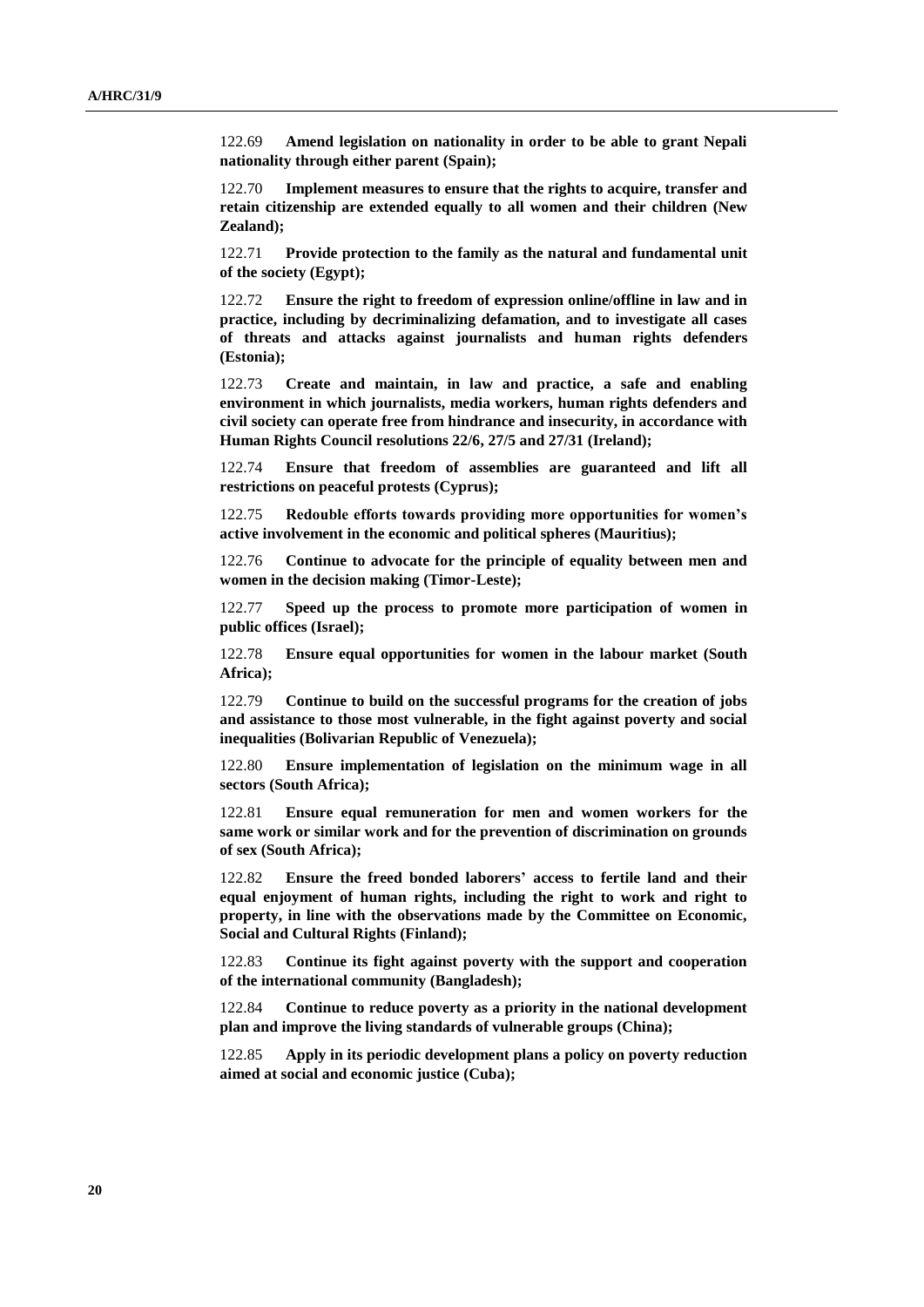122.86 **Ensure effective implementation of its poverty alleviation policy as well as consider adopting a comprehensive national strategy to ensure food and nutrition security for its people (Malaysia);**

122.87 **Persevere in its efforts to combat poverty and facilitate access to water for rural populations (Morocco);**

122.88 **Adopt a comprehensive national strategy to ensure food and nutrition security for all in line with international standards (Ireland);**

122.89 **Pursue its efforts with a view to facilitating access to housing for marginalized and low-income groups (Morocco);**

122.90 **Continue to implement policy measures to ensure that quality healthcare is accessible to all, particularly women and children (Singapore);**

122.91 **Take measures to ensure universal vaccination coverage (Maldives);**

122.92 **Improve access to affordable healthcare for all through the effective implementation of its policies and directives (Thailand);**

122.93 **Further accelerate the efforts aiming at decreasing the infant, child and maternal mortality rates and increasing average life expectancy (Sri Lanka);**

122.94 **Continue taking action to reduce maternal and infant mortality (Israel);**

122.95 **Continue to implement measures to ensure all women and girls have equal access to quality sexual and reproductive healthcare (New Zealand);**

122.96 **Consider drafting a law that makes basic education mandatory and free (Qatar);**

122.97 **Consider expediting its work on the draft Bill to make basic education compulsory and free (Sri Lanka);**

122.98 **Continue to increase spending on education in order to improve coverage and quality of education with the special attention to the right to education of the vulnerable groups, including poor students, girls and children with disabilities (China);**

122.99 **Implement ongoing national policies to guarantee quality education to the multi-ethnic people (Lao People's Democratic Republic);**

122.100 **Accelerate the discussions regarding the bill to make basic education compulsory and free, currently under consideration (Israel);**

122.101 **Accelerate the process of considering the Education Bill currently under consideration at the Ministry of Education (Afghanistan);**

122.102 **Ensure equal access to education for all children (Namibia);**

122.103 **Continue its efforts to improve access to education for all, including by providing adequate resources (Indonesia);**

122.104 **Ensure equal educational opportunities for all children, including girls and Dalit children, in line with the observations made by the Committee on the Elimination of Discrimination against Women and the Committee on Economic, Social and Cultural Rights (Finland);**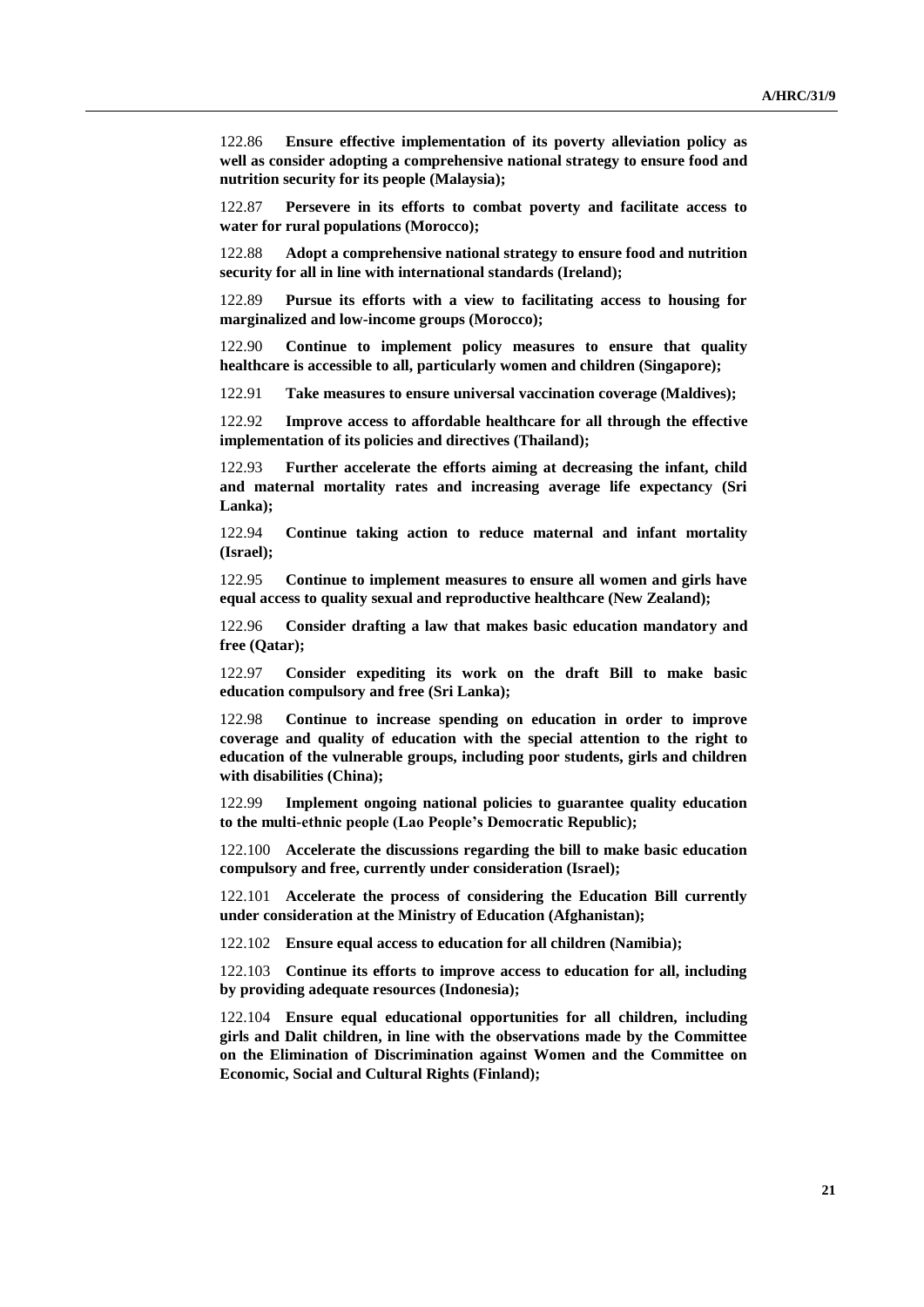122.105 **Continue to pursue policies that will increase enrolment in schools of school-going aged children, in particular girls, and children from indigenous communities and minorities (Singapore);**

122.106 **Continue strengthening successful social policies that promote access to education and health of the people, particularly for women and children (Bolivarian Republic of Venezuela);**

122.107 **Amend current education policies to ensure an inclusive education system and implement concrete measures to increase the participation of children with disability (Norway);**

122.108 **Take measures to ensure compulsory and free primary and quality education for all (Maldives);**

122.109 **Design instruments for measuring and generating reliable and disaggregated data on persons with disabilities and remove any legal barrier and discriminatory practices towards persons with disabilities (Panama);**

122.110 **Include defenders of human rights of persons with disabilities in the decision-making process on education policies (Spain);**

122.111 **Ensure that earthquake relief engages and addresses the needs of members of vulnerable communities, including Dalits, and promotes decent work (United States of America);**

122.112 **Collaborate with civil society, regional and global organisations to protect the rights of Nepalese migrant workers abroad (Australia);**

122.113 **Continue making progress in the implementation of measures to offer assistance and rehabilitation to persons displaced due to natural disasters (Colombia);**

122.114 **Continue to engage its partners with the view to build capacity and mobilize resources in support of its development efforts and in fulfilling its human rights obligations (Philippines);**

122.115 **Continue to implement policies for women development under SDGs (Pakistan).**

123. **The following recommendations will be examined by Nepal, which will provide responses in due time, but no later than the thirty-first session of the Human Rights Council, in March 2016:**

123.1 **Study the possibility of accepting the competence of the Committee against Torture (Panama);**

123.2 **Study the possibility of the ratification of the Optional Protocol to the Convention against Torture (Panama);**

123.3 **Accede to the Optional Protocol to the Convention against Torture (New Zealand) (Czech Republic);**

123.4 **Ratify the Optional Protocol to the Convention against Torture (Montenegro) (Denmark) (Uruguay) (Ghana) (Germany);**

123.5 **Sign and ratify the Optional Protocol to the Convention against Torture (Portugal);**

123.6 **Sign the Optional Protocol to the Convention against Torture (Sweden);**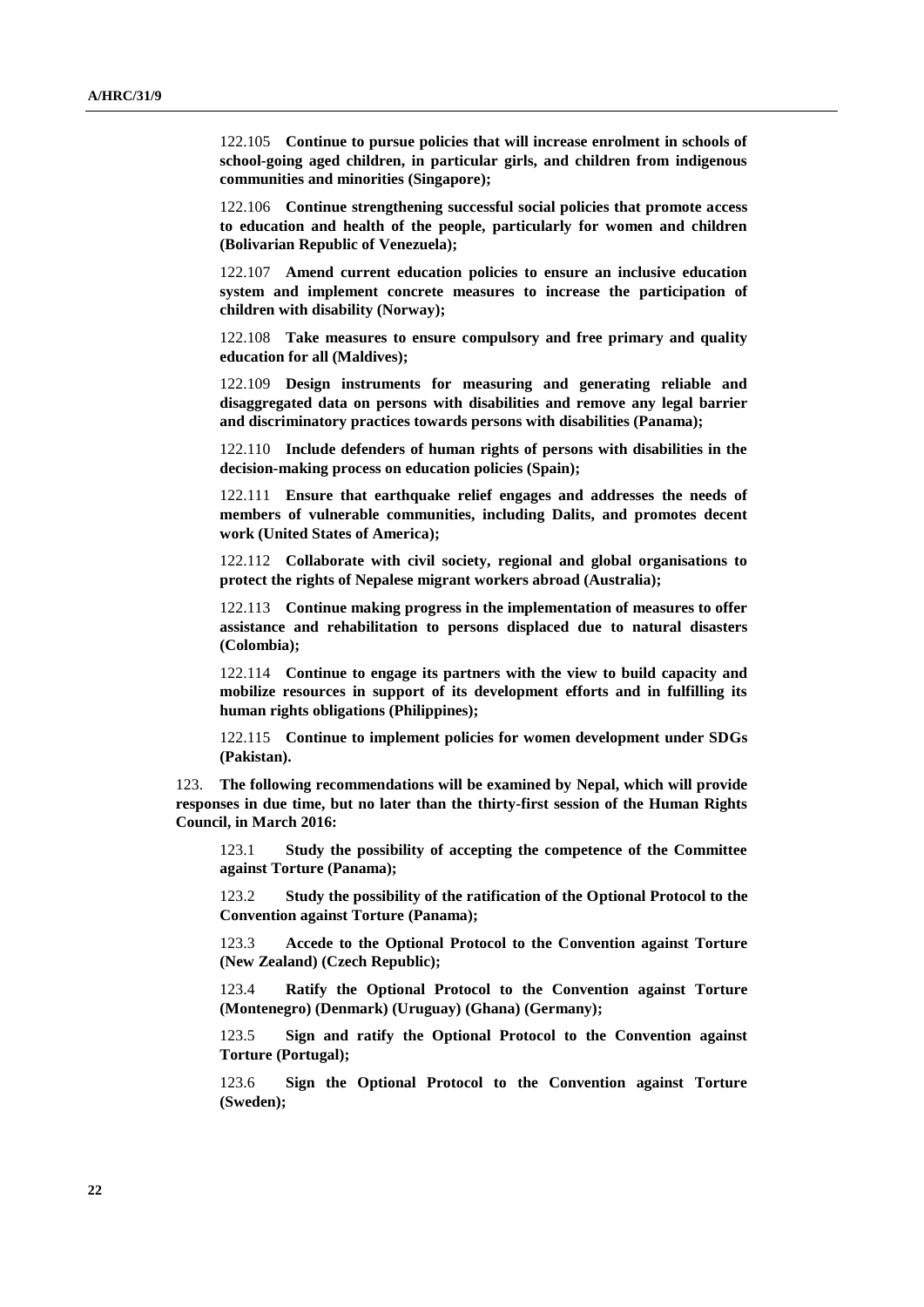123.7 **Ratify the International Convention on the Protection of the Rights of All Migrant Workers and Their Families (Timor-Leste) (Sierra Leone);**

123.8 **Consider ratifying International Convention on the Protection of the Rights of All Migrant Workers and Their Families (Philippines) (Egypt);**

123.9 **Continue its consideration to ratify the International Convention on the Protection of the Rights of All Migrant Workers and Their Families (Indonesia);**

123.10 **Ratify the International Covenant for the Protection of All Persons from Enforced Disappearance (Argentina) (Sierra Leone) (France) (Japan) (Ghana);**

123.11 **Ratify and implement the International Convention for the Protection of All Persons from Enforced Disappearance (Paraguay);**

123.12 **Consider ratifying the Palermo Protocol to Prevent, Suppress and Punish Trafficking in Persons, Especially Women and Children (Egypt);**

123.13 **Ratify the Rome Statute of the International Criminal Court (Switzerland) (Portugal) (Germany) (Ghana);**

123.14 **Ratify and implement the Rome Statute (Paraguay);**

123.15 **Ratify the Rome Statute of the International Criminal Court and incorporate its provisions into national legislation; and accede to the Agreement on Privileges and Immunities of the Court (Estonia);**

123.16 **Ratify and implement in the national legislation the Rome Statute of the International Criminal Court (Costa Rica);**

123.17 **Ratify the Rome Statute of the International Criminal Court and implement it in its national legislation (Hungary);**

123.18 **Accede to the Rome Statute of the International Criminal Court (Czech Republic);**

123.19 **Accede to the Rome Statute of the International Criminal Court and the Convention on the Non-Applicability of Statutory Limitations to War Crimes and Crimes against Humanity (Uruguay);**

123.20 **Accede to and fully align its national legislation with the Rome Statute of the International Criminal Court (Latvia);**

123.21 **Take all necessary measures towards acceding to the Rome Statute of the International Criminal Court (Cyprus);**

123.22 **Ratify International Labour Organization Convention No. 87 (Algeria);**

123.23 **Consider amending the Constitution to allow women to convey their citizenship to their children and foreign spouses on an equal basis with men (United States of America);**

123.24 **Enact consolidated laws addressing all types of sexual violence effectively, with provisions of no statutory limitation on rape and other sexual violence, adequate witness and victim protection mechanisms, compensation from state and measures to address special needs of girls below 16 (Norway);**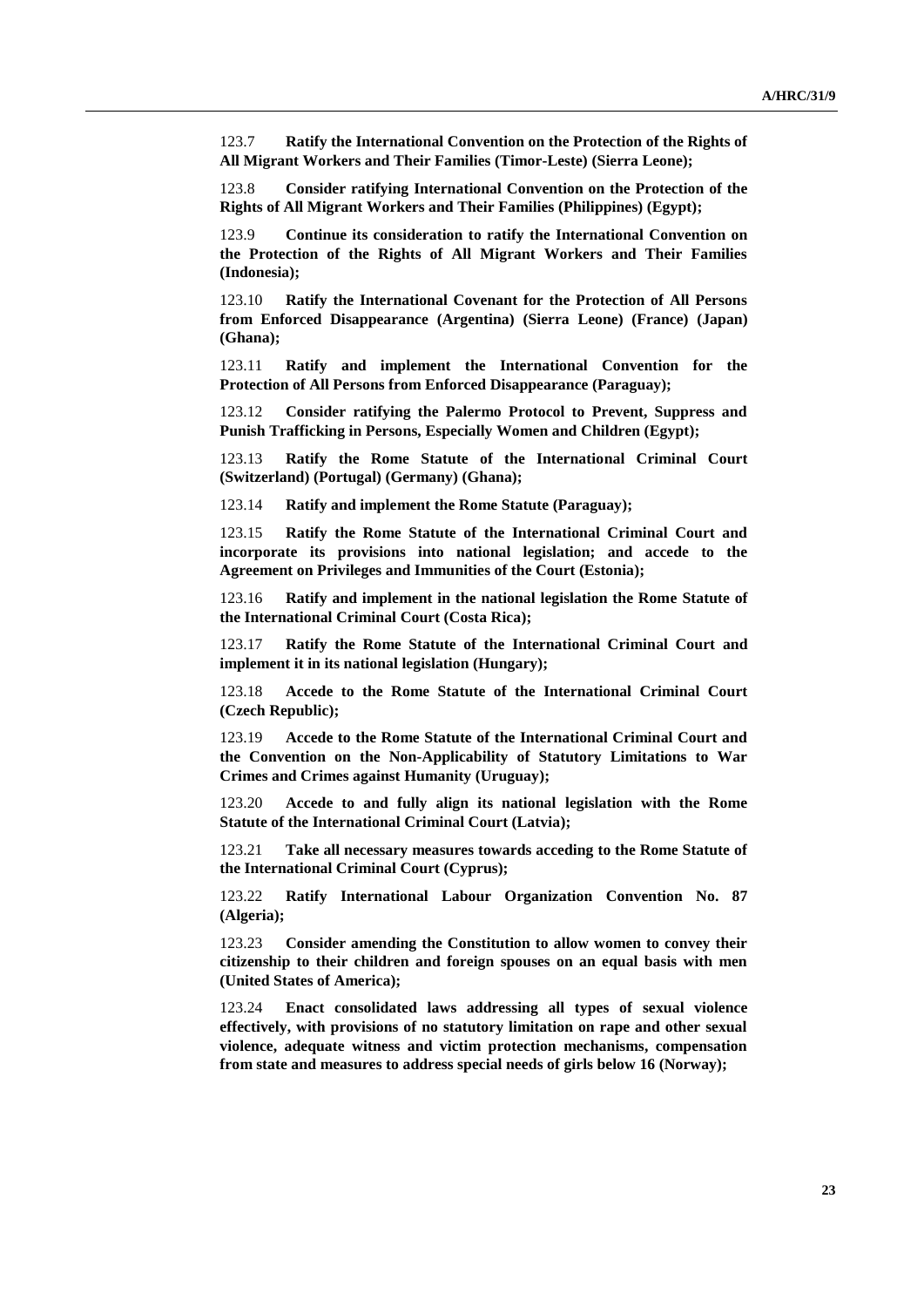123.25 **Decriminalize the act of attempted suicide (Haiti);** 4

123.26 **Accept the request of visit by the Special Rapporteur on the promotion of truth, justice, reparation and guarantees of non-recurrence, the Special Rapporteur on the situation of human rights defenders, the Working Group on Enforced or Involuntary Disappearances and cooperate fully with the mandate holders (Hungary);**

123.27 **Accept the requests to visit the country made by some special procedures, including the request made by the Special Rapporteur on the promotion of truth, justice, reparation and guarantees of non-recurrence (Uruguay);**

123.28 **Amend the 2014 Commission on Investigation of Disappeared Persons, Truth and Reconciliation Act (TRC) in compliance with the Supreme Court ruling of 26 February, 2015 in order to uphold international standards relating to accountability for gross violations of international human rights and international humanitarian law (Denmark);**

123.29 **Raise the age of criminal responsibility of children that currently stands at 10 years of age (Chile);**

123.30 **Take measures to implement the Supreme Court`s decision concerning same sex marriage (Brazil).**

124. **The recommendations below did not enjoy the support of Nepal and would thus be noted:**

124.1 **Ratify the Optional Protocol to the International Covenant on Economic, Social and Cultural Rights (Uruguay);**

124.2 **Sign and ratify the Optional Protocol to the International Covenant on Economic, Social and Cultural Rights (Portugal);**

124.3 **Ratify the Optional Protocol to the Convention on the Rights of the Child on a communications procedure (Slovakia) (Chile) (Montenegro);**

124.4 **Consider ratifying International Labour Organization Convention No. 189 (Philippines);**

124.5 **Ratify the conventions on refugees and stateless persons (Portugal);**

124.6 **Ensure the protection of Tibetan refugees by ratifying and applying the 1951 Convention relating to the Status of Refugees and its 1967 Protocol (France);**

124.7 **Consider amending the Constitution to strike provisions that appear to curtail religious freedoms (United States of America);**

124.8 **Set up an independent Commission for children and women (India);**

124.9 **Issue a standing invitation to the special procedures of the Human Rights Council (Switzerland);**

124.10 **Issue a standing invitation to the special procedures of the Human Rights Council (Czech Republic);**

<sup>&</sup>lt;sup>4</sup> The recommendation as read during the interactive dialogue: Decriminalize suicide (Haiti).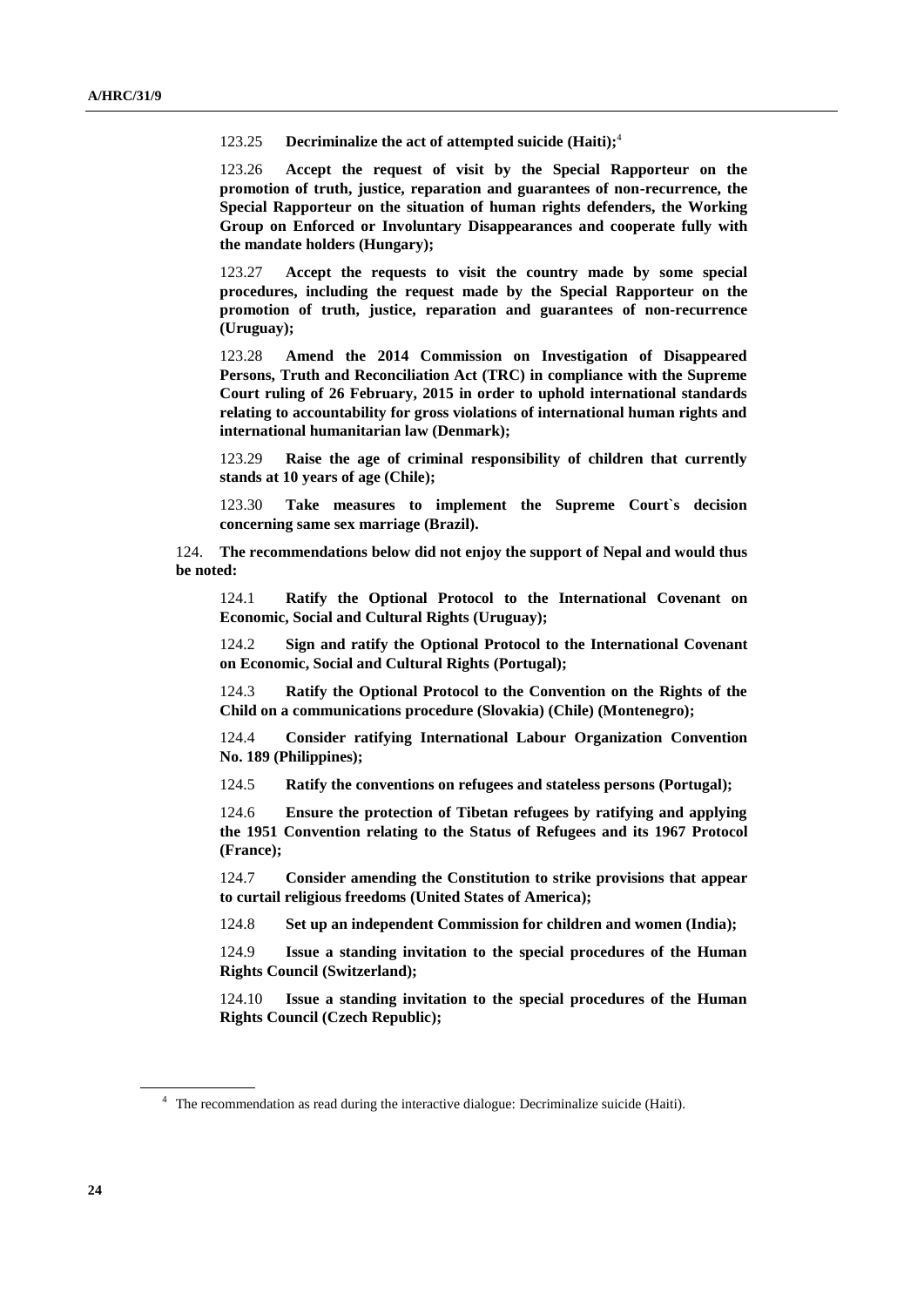124.11 **Extend a standing invitation to the special procedures mechanisms to visit the country (Costa Rica);**

124.12 **Extend a standing invitation to all Special Procedure mandate holders (Latvia);**

124.13 **Extend a standing invitation to special procedures (Uruguay);**

124.14 **Consider extending a standing invitation to the mandate holders of all special procedures of the Human Rights Council (Republic of Korea);**

124.15 **Strengthen the rule of law by establishing an independent complaints commission capable of investigating and prosecuting complaints against the security forces (United Kingdom of Great Britain and Northern Ireland);**

124.16 **Eliminate the prohibition of conversion to another religion, which undermines freedom of religion (Spain);**

124.17 **Provide refugees and their families with identification certificates making sure that all children of refugees have access to education, and repeal restrictions on refugees' rights to own property, to work, to establish and incorporate businesses and to travel freely (Germany);**

124.18 **Register refugees and provide documentation so they are able to work, access education, and travel (United States of America).**

125. **With regard to the recommendations noted above in paragraphs 124.1 and 124.2, Nepal considers that the current priority of the Government of Nepal is to effectively fulfil its obligations created by the international instruments to which it is a party. The Government will make efforts to join more international instruments by considering our national interest and existing implementation capacity. More importantly, the supreme priority of the new government of Nepal is to implement the new constitution promulgated on 20 September 2015, which has guaranteed more than 32 human rights and created specific obligations to institutionalize substantive equality and egalitarian society. Moreover, the Government has pursued the policy to build requisite infrastructure before joining any international instruments.**

126. **With regard to the recommendations noted above in paragraph 124.3, Nepal considers that current priority of the Government of Nepal is to effectively fulfil the obligations created by the international instruments to which it is a party. The Government will make efforts to join more international instruments by considering our national interest and existing implementation capacity. More importantly, the supreme priority of the new government of Nepal is to implement the new constitution promulgated on 20 September 2015, which has guaranteed more than 32 human rights and created specific obligations to institutionalize substantive equality and egalitarian society. Moreover, the Government has pursued the policy to build requisite infrastructure before joining any international instruments.**

127. **With regard to the recommendation noted above in paragraphs 124.5 and 124.6, the Government of Nepal has no intention to join the refugee convention and its protocol because of its open border with neighbouring country, small size of the country and limited resources.**

128. **With regard to the recommendation noted above in paragraph 124.7, Nepal considers that the Constitution promulgated by the elected Constituent Assembly fully ensures religious freedom to all people, and prohibits discrimination of any forms on ground of religious faith and philosophy. Every person is free to choose, adopt, profess or practice religious belief.**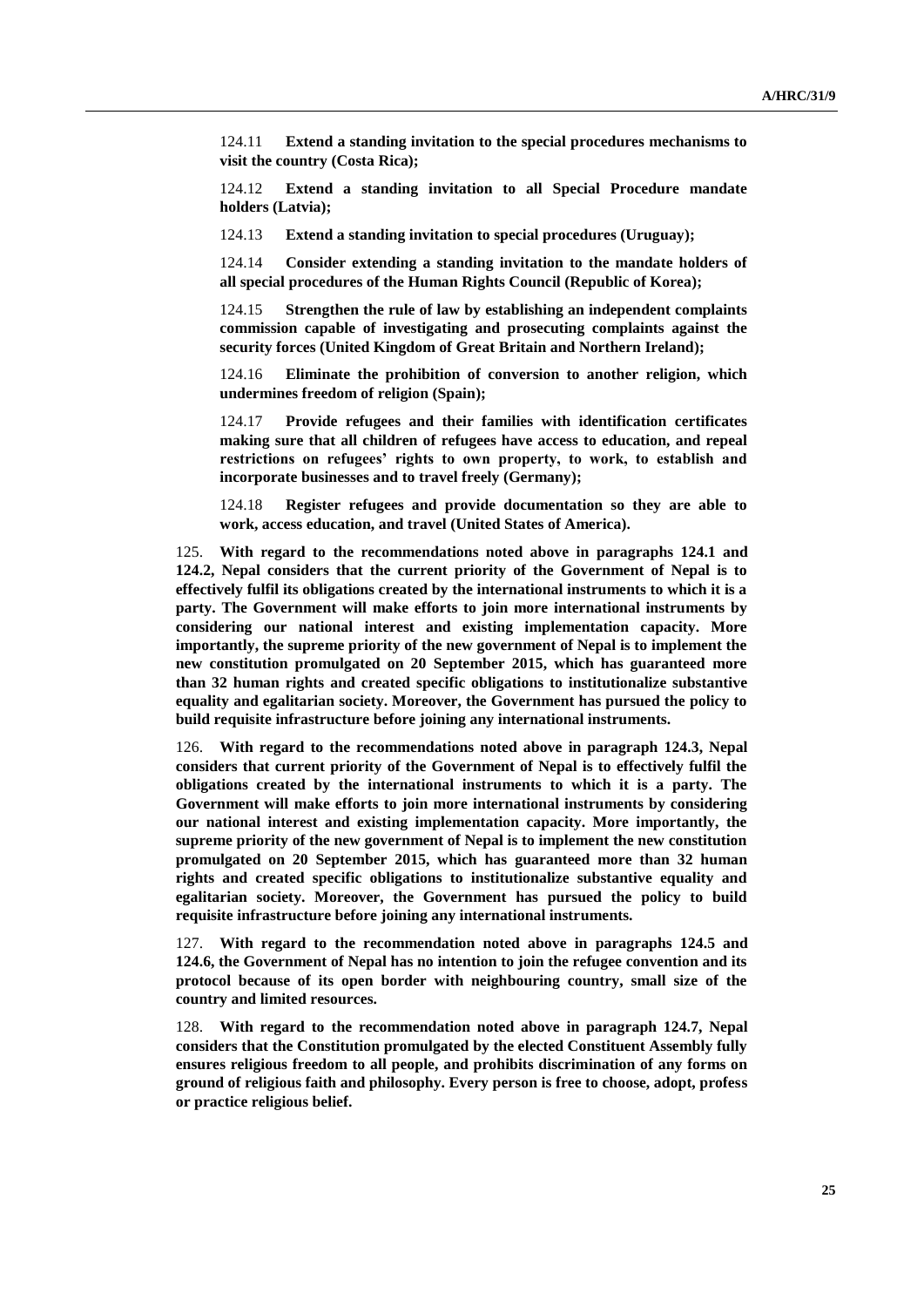129. **With regard to the recommendation noted above in paragraph 124.8, Nepal considers that the National Human Rights Commission is empowered to undertake necessary actions for the protection, promotion and monitoring of child rights situation on the basis of the principle of the best interest of the child. The Government of Nepal views that the establishment of a separate Commission for children will create duplication and coordination problem between the mandates of National Human Rights Institutions. The new Constitution has upgraded National Women Commission as independent constitutional body.**

130. **With regard to the recommendations noted above in paragraphs 124.9 to 124.14, the Government of Nepal is committed to further strengthen its engagement with the Special Procedures and UN human rights mechanisms. As of now, ten Special Rapporteurs/Mandate holders have already visited on different occasions. Last year, Nepal had agreed the visit request of two Special Rapporteurs, namely, Special Rapporteur on Migrants and Special rapporteur's on rule of on independence of judges and lawyers. But it has not been taken place. We will consider the remaining request of country visit of the mandate holders and Special Procedures. In order to make the country visit more effective and fruitful, we will invite the mandate holders and Special Procedures on case to case basis.**

131. **With regard to the recommendation noted above in paragraph 124.15, Nepal considers that as per the prevailing laws of Nepal, no security personnel can enjoy immunity from criminal liability in case of human rights violation. In such case, the legislation of Nepal provides adequate mechanisms to investigate and prosecute the alleged perpetrators and bring them to justice. National Human Rights Commission, an independent constitutional body, is empowered to effectively monitor the situation of human rights violation.**

132. **With regard to the recommendation noted above in paragraph 124.16, Nepal considers that the constitution promulgated by the elected Constituent Assembly fully ensures religious freedom to all people, and prohibits discrimination of any forms on ground of religious faith and philosophy. Every person is free to choose, adopt, profess or practice religious belief. However, proselytism by force or undue influence or inducement is prohibited. This does not undermine freedom of religion.**

133. **With regard to the recommendation noted above in paragraphs 124.17 and 124.18, Nepal states it is not a party to the Refugee Convention and its protocol. However, it has provided temporary shelter to refugees on humanitarian ground. The refugees who enter into Nepal before 1990 had been provided refugee status who are free to enjoy the rights and liberty in accordance with the prevailing laws of Nepal. The Government of Nepal has pursued not to recognize foreigners as refugees. Nevertheless, the Government is effortful to update the records of such foreigners and their children in order to remove difficulties of their children to enjoy right to education.**

134. **All conclusions and/or recommendations contained in the present report reflect the position of the submitting State(s) and/or the State under review. They should not be construed as endorsed by the Working Group as a whole.**